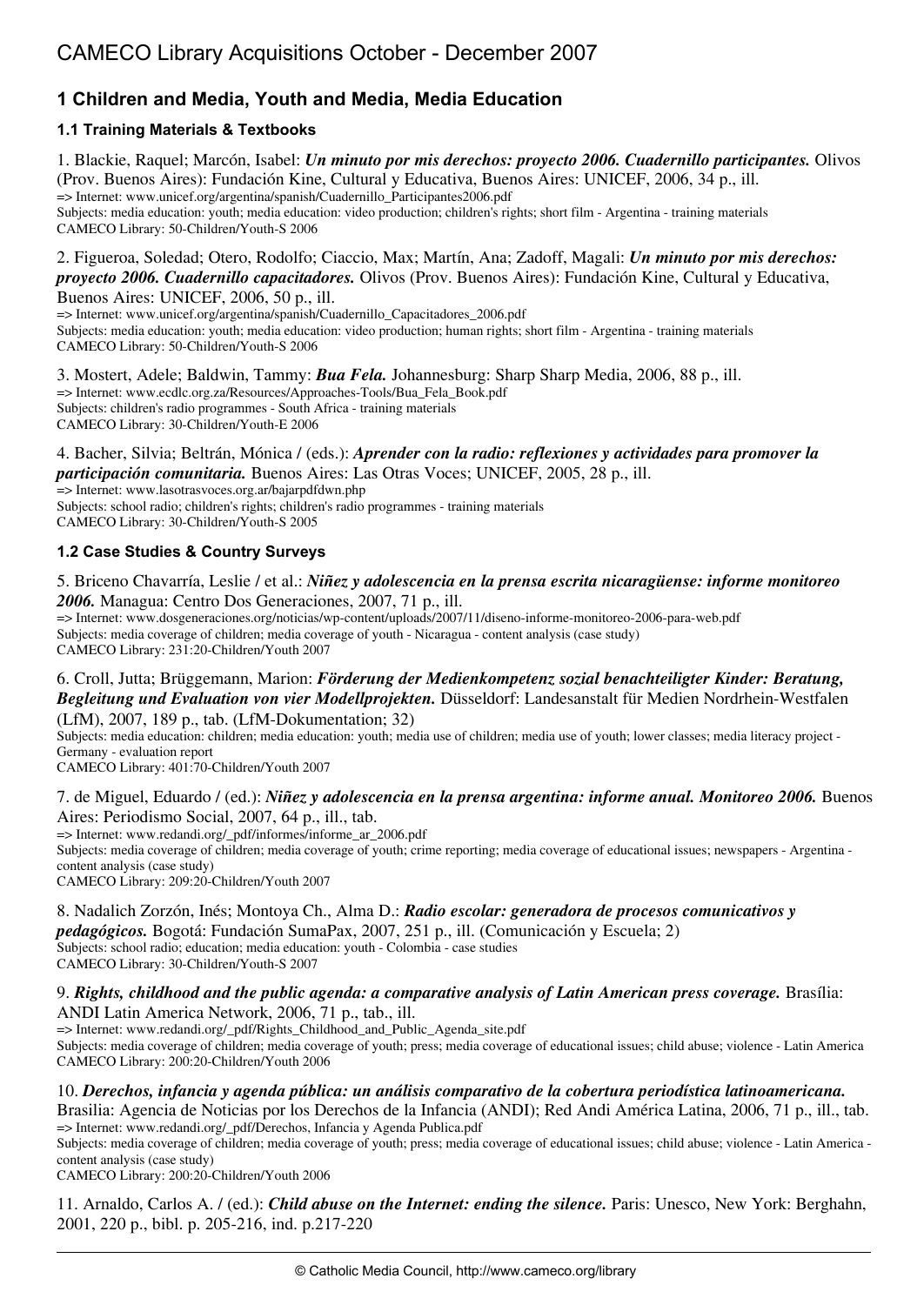Subjects: child abuse; pornography; sexual abuse; child protection/protection of minors; Internet regulation; non-governmental organizations (NGO) - Sri Lanka; Philippines; Kenya; Brazil; Albania; Central America; Hong Kong; Belgium CAMECO Library: 70-Children/Youth-E 2001

#### **1.3 Background**

12. Carlsson, Ulla / (ed.): *Regulation, awareness, empowerment: young people and harmful media content in the digital age.* Göteborg: The International Clearinghouse on Children, Youth and Media, 2006, 286 p., ill.  $\equiv$  > Internet: unesdoc.unesco.org/images/0014/001469/146955E.pdf

Subjects: child protection/protection of minors; media effects; media violence; pornography; media literacy/media education; children's media; Internet/ICT literacy - international scope; Europe; China; Sweden

CAMECO Library: 10-Children/Youth-E 2006

13. Mittal, Sujata / (ed.): *Children and media.* Delhi: Isha Books, 2005, 292 p. Subjects: children and media; media use in education (media didactics); media socialisation; children and Internet/ICTs; child protection/protection of minors - India

CAMECO Library: 10-Children/Youth-E 2005

14. Bergmann, Wolfgang: *Erziehen im Informationszeitalter.* München: Deutscher Taschenbuch Verlag, 2003, 195 p. Subjects: education; media socialisation; Internet use; media education: children CAMECO Library: 10-Children/Youth-G 2003

## **2 Christian Communication, Religion and Communication**

#### **2.1 Training Materials & Textbooks**

15. Kurten, Ivonete: *Comunicação e família.* São Paulo: Paulinas, 2005, 71 p. (Coleção pastoral da comunicação: teoria e práctica. Série dinamizando a comunicação) Subjects: interpersonal communication; family pastoral; media literacy/media education - training materials CAMECO Library: 10-Catholic-P 2005

16. Haberer, Johanna; Kraft, Friedrich / (eds.): *Lesebuch Christliche Publizistik.* Erlangen: Verlag Christliche Publizistik, 2004, 237 p. Subjects: Christian communication; Christian press; Christian programmes; Protestant Churches; film and religion; Christian media ethics - Germany - textbook

CAMECO Library: 401:10-Religion 2004

## 17. Uden, Ronald: *Kirche in der Medienwelt: Anstöße der Kommunikationswissenschaft zur praktischen Wahrnehmung der Massenmedien in Theologie und Kirche.* Erlangen: Verlag Christliche Publizistik, 2004, 280 p.,

bibl. p. 213-279 (Studien zur Christlichen Publizistik; 10) Subjects: Christian communication; Protestant Churches; theology of communication; entertainment - Germany - textbook CAMECO Library: 10-Religion-G 2004

18. Engemann, Wilfried: *Einführung in die Homiletik.* Tübingen: UTB; Francke, 2002, XV+502 p., bibl. p. 469-490, ind. p. 491-502 (UTB; 2128) Subjects: homiletics - textbook

CAMECO Library: 10-Religion-G 2002

### 19. Publizistische Kommission der Deutschen Bischofskonferenz: *Grundlagenpapier zur Öffentlichkeitsarbeit in der Pfarrgemeinde: eine Handreichung der Publizistischen Kommission der Deutschen Bischofskonferenz.* Bonn:

Sekretariat der Deutschen Bischofskonferenz, 2001, 28 p., dir. p. 24-28 (Erklärungen der Kommission; 24) => Internet:<www.dbk.de/aktuell/meldungen/2844/index.html> Subjects: parish public relations; parish newsletters - Germany - position paper/recommendations CAMECO Library: 10-Catholic-G 2001

### **2.2 Case Studies & Country Surveys**

20. Barros, José Tavares de / (org.): *Creadores de imágenes cristianas = Criadores de imagens cristãs: 20 anos de história.* Belo Horizonte: OCIC Signis-Brasil, 2007, 176 p., ill. Subjects: Christian communication; film and spirituality; Catholic Church and communication - Latin America - experience report

CAMECO Library: 200:50-Catholic 2007

21. Mabiala, Philippe: *L' éditorial dans la presse chrétienne: analyse des hebdomadaires "La Semaine Africaine" et "La Vie".* Paris: L'Harmattan, 2007, 293 p.

Subjects: Catholic press; Catholic Church and communication; editorials; theology of communication - Congo-Brazzaville; France CAMECO Library: 20-Catholic-F 2007

22. Hurth, Elisabeth: *Der kanalisierte Glaube: wie das Medium Fernsehen Religion und Kirche in Szene setzt.*  Nürnberg: VTR edition bildung und gesellschaft, 2006, 109 p., bibl. p. 105-109 Subjects: media coverage of religion; media coverage of the Catholic Church; movie stars/television idols; priests - Germany CAMECO Library: 401:40-Catholic 2006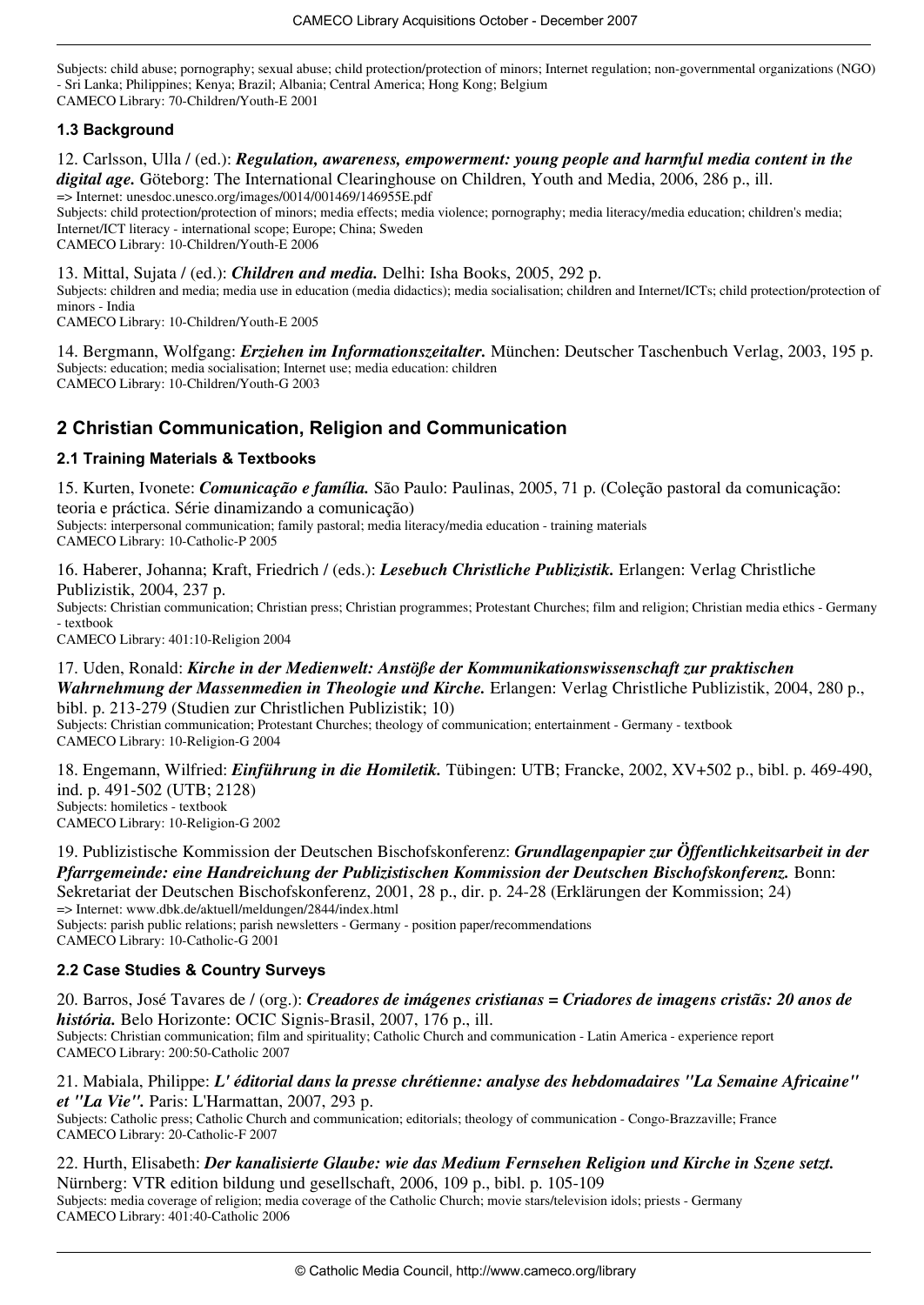### 23. Serazio, Michael: *Media power, politics and proselytizing: the global gospel of American Christian*

*broadcasting.* [no place]: University of Pennsylvania, 2006, 30 p. => Internet:<www.global.asc.upenn.edu/docs/GlobalGospel.pdf> Subjects: Christian broadcasting - USA; international scope CAMECO Library: 201:40-Religion 2006

24. Lima, Marcelo / (ed.): *A missâo da rádio católica nas comunidades: X assembléia UNDA Brasil, IV assembléia RCR. Sao Paulo, 11 a 14 de novembro de 2004.* Sao Paulo: UNDA Brasil; Rede Católica de Radio (RCR), 2005, 96 p., dir. p. 75-96

Subjects: Catholic radio programmes; Rede Católica de Radio (RCR); UNDA; financial sustainability of media - Brazil - seminar/conference report; case studies; directory

CAMECO Library: 212:30-Catholic 2005

25. Hendershot, Heather: *Shaking the world for Jesus: media and conservative Evangelical culture.* Chicago: University of Chicago Press, 2004, 256 p., ill., bibl. p. 239-248, ind. p. 249-256 Subjects: Christian communication; Christian television; homosexuality; apocalypse; conservatism - USA CAMECO Library: 201:10-Religion 2004

26. Schultze, Quentin J.: *Christianity and the mass media in America: toward a democratic accommodation*. East Lansing: Michigan State University Press, 2003, 440 p., ind. p. 423-440 (Rhetoric and Public Affairs) Subjects: Christian communication; televangelism; Christian press; Christian radio; narrative structure; religious fundamentalism; religion and politics; media criticism - USA CAMECO Library: 201:10-Religion 2003

27. *Celebrating 75 years of service, dedication, commitment and contribution to journalism, humanity and nature. 1927-2002.* Genève: Union Catholique Internationale de la Presse (UCIP), 2002, 192 p., ill. Subjects: UCIP; Church communication history CAMECO Library: 20-Catholic-E 2002

28. Molhant, Robert: *Catholics in the cinema: a strange history of belief and passion. Beginnings, 1895-1935.*  Brussels: International Catholic Organization for Cinema and Audiovisual (OCIC), 2000, 45 p. Subjects: Church communication history; film and religion; Catholic films - Europe; USA CAMECO Library: 50-Catholic-E 2000

### **2.3 Background**

29. Malone, Peter / (ed.): *Through a Catholic lens: religious perspectives of nineteen film directors from around the world.* Lanham: Rowman and Littlefield, 2007, 272 p., ind. p. 253-267 (Communication, Culture and Religion) Subjects: film and religion; media coverage of the Catholic Church; film directors; religious films - international scope CAMECO Library: 50-Catholic-E 2007

30. Hipps, Shane: *The hidden power of electronic culture: how media shapes faith, the gospel, and Church.* Grand Rapids: Zondervan, 2005, 176 p., bibl. p. 167-170

Subjects: theology of communication; media and culture; cyberculture; Christian communication; Mennonite Churches CAMECO Library: 10-Religion-E 2005

31. Brasher, Brenda E.: *Give me that online religion.* New Brunswick: Rutgers University Press, 2004, 203 p., ind. p. 199-203

Subjects: cyberfaith/virtual spirituality; religious messages/functions of the Internet; media impact on religious meaning/practice; virtual celebrities/idols - USA

CAMECO Library: 70-Religion-E 2004

32. Grethlein, Christian: *Kommunikation des Evangeliums in der Mediengesellschaft.* Leipzig: Evangelische Verlagsanstalt, 2003, 114 p. (Forum Theologische Literaturzeitung; 10) Subjects: theology of communication; The Gospel; media pastoral CAMECO Library: 10-Religion-G 2003

33. Eilers, Franz-Josef / (introd. and ed.): *Church and social communication. Supplement 1: Basic documents 1998-2002.* Manila: Logos (Divine World), 2002, 96 p.

Subjects: Church documents on communication; advertising ethics; Internet ethics; media ethics; World Communication Day (Catholic Church) CAMECO Library: 10-Catholic-E 2002

34. Hoover, Steward; Schofield Clark, Lynn / (eds.): *Practicing religion in the age of the media: explorations in media, religion, and culture.* New York: Columbia University Press, 2002, 386 p., ill., ind. p. 367-386 Subjects: popular religious culture/practice; religious messages/functions of the media; media impact on religious meaning/practice; Christian communication; movie stars/television idols; Protestant Churches; rituals; Internet and religion; televangelism - USA; Sweden; Africa CAMECO Library: 201:10-Religion 2002

35. Rupprecht, Christian: *Televisionen: Prinzipien und Praxis einer zeitgemäßen Verkündigung im Fernsehen.*  Erlangen: Verlag Christliche Publizistik, 2000, 126 p., bibl. p. 112-125 (Studien zur Christlichen Publizistik; 4) Subjects: Christian television programmes; media pastoral; Protestant Churches - Germany CAMECO Library: 401:40-Religion 2000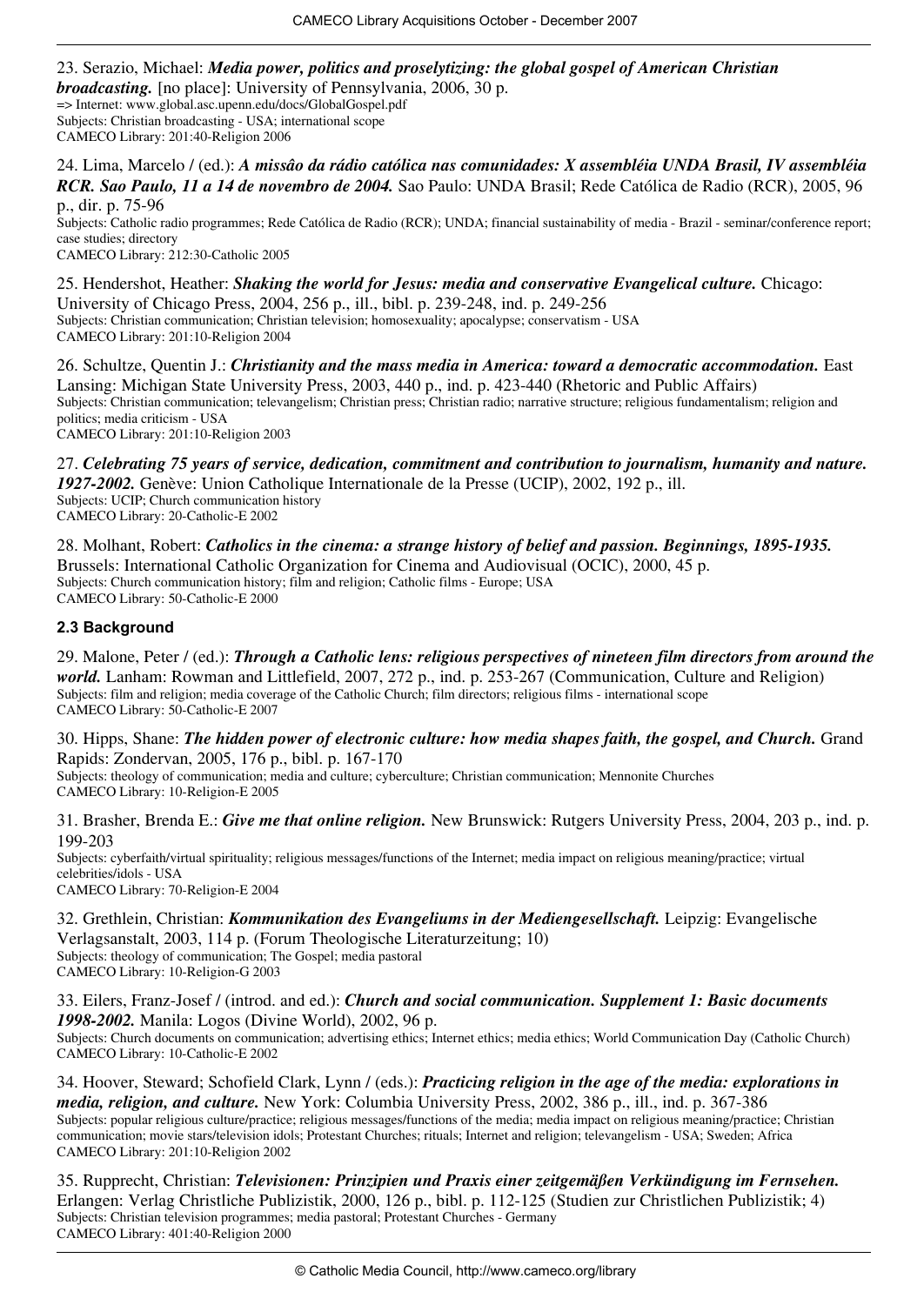## **3 Cinema**

### **3.1 Training Materials & Textbooks**

36. Becher, Frank: *Kurzfilmproduktion.* Konstanz: UVK, 2007, 206 p., ill., ind. p. 203-206, website dir. p. 191-202 (Praxis Film; 38)

Subjects: short film; film production; film financing; film budget/production costs; film marketing - Germany - training materials CAMECO Library: 50-Genres-G 2007

37. Holland, Kai; Kuntz, Françoise: *Bildrecherche für Film und Fotographie.* Konstanz: UVK, 2007, 347 p., gloss. p. 323-327, bibl. p. 329-336, ind. p. 337-347 (Praxis Film; 28)

Subjects: photography; film archives/libraries; online database; copyright law; budget/costing - Europe; Africa; Asia; Latin America; North America - web directory

CAMECO Library: 60-Reference-D 2007

38. Shyles, Leonard: *The art of video production.* Los Angeles et al.: Sage, 2007, 533 p., gloss. p. 480-500, bibl. p. 501-507, ind p. 508-534

Subjects: video production; lighting; cameras; microphones; audio processing/acoustic equipment; film editing - textbook CAMECO Library: 50-Technology-E 2007

#### **3.2 Case Studies & Country Surveys**

39. Köhn, Steffen: *Videofilm in Ghana: ein neues Unterhaltungsmedium im Zentrum der öffentlichen Sphäre.*  Mainz: Institut für Ethnologie und Afrikastudien, Johannes Gutenberg Universität Mainz, 2007, 101 p., ill., bibl. p. 93-101 (Arbeitspapiere; 75) => Internet:<www.ifeas.uni-mainz.de/workingpapers/AP75.pdf> Subjects: video; entertainment; feature films; popular culture; Christian films; Pentecostal Churches - Ghana CAMECO Library: 121:50-General 2007

## **4 Communication Strategies, Public Relations, Advertising**

### **4.1 Training Materials & Textbooks**

40. Brömmling, Ulrich / (ed.): *Nonprofit-PR.* Konstanz: UVK, 2007, 319 p., ill., website dir. p. 312-313, bibl. p. 314-316, ind. p. 317-319 (PR Praxis; 12) Subjects: nonprofit public relations; online marketing; fundraising - training materials CAMECO Library: 10-Campaigns-G 2007

41. Burnett, John J.: *Nonprofit marketing: best practices.* Hoboken, NJ (USA): John Wiley, 2007, 320 p., ill., ind. p. 311-320 Subjects: nonprofit marketing - USA - textbook

CAMECO Library: 00-Management-E 2007

42. Deg, Robert: *Basiswissen Public Relations: professionelle Presse- und Öffentlichkeitsarbeit.* 3., verb. Aufl. Wiesbaden: VS-Verlag für Sozialwissenschaften, 2007, 191 p. Subjects: public relations - training materials CAMECO Library: 10-Campaigns-G 2007

43. Ulmer, Robert R.; Sellnow, Timothy L.; Seeger, Matthew W.: *Effective crisis communication: moving from crisis to opportunity.* Thousand Oaks: Sage, 2007, 195 p., ind. p. 189-195 Subjects: crisis communication; disasters; risk communication - USA - training materials; case studies CAMECO Library: 10-Campaigns-E 2007

44. Feinglass, Art: *The public relations handbook for nonprofits: a comprehensive and practical guide.* San Francisco: Jossey-Bass, 2005, 311 p., ind. p. 303-311 Subjects: nonprofit public relations; nonprofit advertising; campaign monitoring/evaluation - USA - training materials CAMECO Library: 10-Campaigns-E 2005

45. Hart, Ted; Greenfield, James M.; Johnston, Michael: *Nonprofit internet strategies: best practices for marketing, communications, and fundraising.* Hoboken, NJ (USA): John Wiley and Sons, 2005, 345 p., ill., tab., gloss. p. 332-336, ind. p. 337-345

Subjects: online public relations; nonprofit public relations; nonprofit marketing; social networking websites/online communities; online marketing; online advocacy; online fundraising - USA - training materials CAMECO Library: 70-Campaigns-E 2005

46. McHale, John P.: *Communicating for change: strategies of social and political advocates.* Lanham: Rowman and Littlefield, 2004, 251 p., bibl. p. 241-245, ind. p. 247-250 (Communication, Media, and Politics) Subjects: media advocacy/media activism; communication campaigns; event communication/event marketing; interpersonal communication - USA training materials CAMECO Library: 10-Campaigns-E 2004

© Catholic Media Council, [http://](http://www.cameco.org/library)<www.cameco.org/library>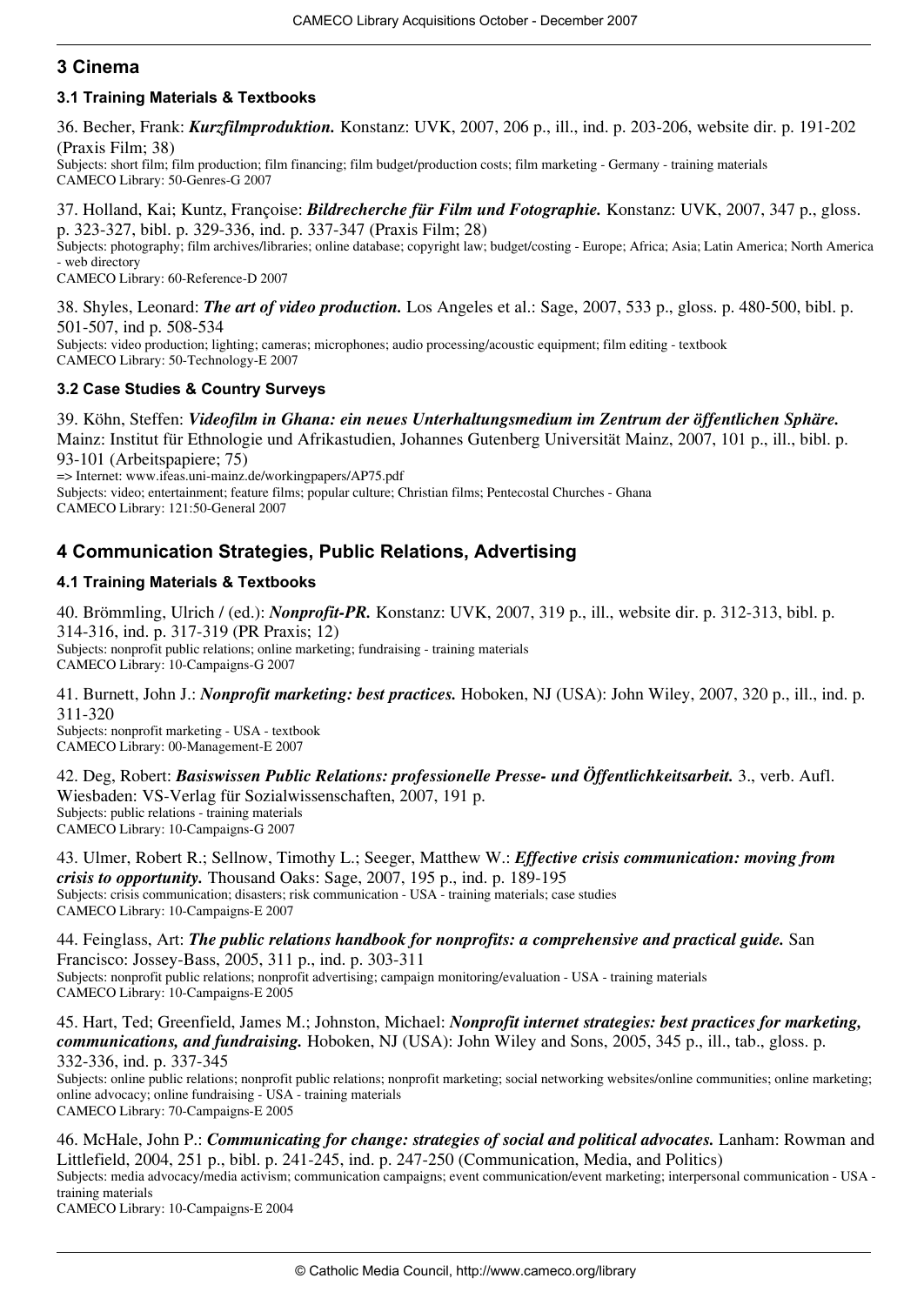47. Brinckerhoff, Peter C.: *Mission-based marketing: positioning your not-for-profit in an increasingly competitive world.* 2nd ed. Hoboken, NJ (USA): John Wiley and Sons, 2003, 258 p., ind. p. 247-258 (Mission-Based Management)

Subjects: nonprofit marketing; market strategy - textbook CAMECO Library: 00-Management-E 2003

48. Brenneke, Reinhard; Weber, Erika: *Public relations - a key to success: a training manual on the PR work of organizations and associations.* Bonn: Friedrich-Ebert-Stiftung, Division for International Cooperation, 2002, 104 p., ill.

Subjects: public relations; design - training materials CAMECO Library: 10-Campaigns-E 2002

49. Bonk, Kathy; Griggs, Henry; Tynes, Emily: *The Jossey-Bass guide to strategic communications for nonprofits: a step-by-step guide to working with the media to generate publicity, enhance fundraising, build membership, change public policy, handle crisis and more.* San Francisco: Jossey-Bass, 1999, 188 p.

Subjects: nonprofit public relations; strategic communication planning - USA - training materials CAMECO Library: 10-Campaigns-E 1999

### **4.2 Case Studies & Country Surveys**

50. Pragasam, Magimai / (ed.): *Social marketing: marketing moral, human, social and cultural values.* Kuala Lumpur: SIGNIS Asia, 2007, 104 p., ill. Subjects: social marketing; film editing; educational radio programmes; Catholic marketing - India; China; Indonesia CAMECO Library: 300:10-Catholic 2007

#### **4.3 Background**

51. Mc Donnell, Ida: *An international perspective on communication strategies for the Millenium Development Goals.* Paris: OECD Development Centre; Nationale Commissie voor Internationale Samenwerking en Duurzame Ontwikkeling (NCDO), ca. 2004, 35 p.

=> Internet:<www.oecd.org/dataoecd/19/8/33904346.pdf>

Subjects: communication strategies; Millenium Develpment Goals (MDG); advocacy; development communication campaigns; civil society CAMECO Library: 10-Campaigns-E 2004

## **5 Community Media, Local Communication**

### **5.1 Case Studies & Country Surveys**

52. Cremona, Florencia / (ed.): *Comunicación para el cambio social en América Latina: prácticas de articulación entre movimientos sociales y redes de comunicación.* La Plata: Universidad Nacional de La Plata, [Quito]:

Asociación Latinoamericana de Educación Radiofónica (ALER), 2007, 197 p.

=> Internet: [www.aler.org/docs/libros/comunicacion\\_cambio\\_social.pdf](www.aler.org/docs/libros/comunicacion_cambio_social.pdf)

Subjects: alternative communication; networks; social movements; community radio; video; websites; ALER - Mexico; Argentina; Andean Countries; Brazil; El Salvador

CAMECO Library: 200:10-Community 2007

53. Pringle, Ian; Subba, Bikram: *Ten years On: the state of community radio in Nepal.* [Paris]: UNESCO, 2007, 46 p.

 $\bar{=}$ > Internet:

portal.unesco.org/geography/en/files/7991/11966615215State\_of\_Community\_Radio\_in\_Nepal\_abridged.pdf/State+of+Community+Radio+in+Ne pal\_abridged.pdf

Subjects: community radio - Nepal - country surveys; position paper/recommendations CAMECO Library: 338:30-Community 2007

54. Seneviratne, Kalinga: *Media pluralism in Asia: the role and impact of alternative media.* Singapore: Asian Media Information and Communication Centre (AMIC); Wee Kim Wee School of Communication and Information, Nayang Technological University (SCI-NTU), 2007, 273 p., ill. (AMIC Asian Communication Series) Subjects: alternative media; community radio; alternative press; online journalism; indigenous/folk media; media regulation; Islamic media - Bangladesh; India; Indonesia; Malaysia; Nepal; Philippines; Sri Lanka; Thailand - case studies CAMECO Library: 300:10-Community 2007

55. Batchelor, S.; Scott, N.; Eastwick, G.: *Community television for the poor: a scoping study. Final technical report.* Reading: Gamos Ltd., London: Department for International Development (DFID), 2005, 90 p., bibl. p. 87-89, ill.

=> Internet: [www.tv4d.org/commtele\\_final\\_report\\_vs\\_97.pdf](www.tv4d.org/commtele_final_report_vs_97.pdf)

Subjects: community television; community media legislation/regulation; community development - Ghana; Honduras; South Africa; Tanzania position paper/recommendations

CAMECO Library: 40-Community-E 2005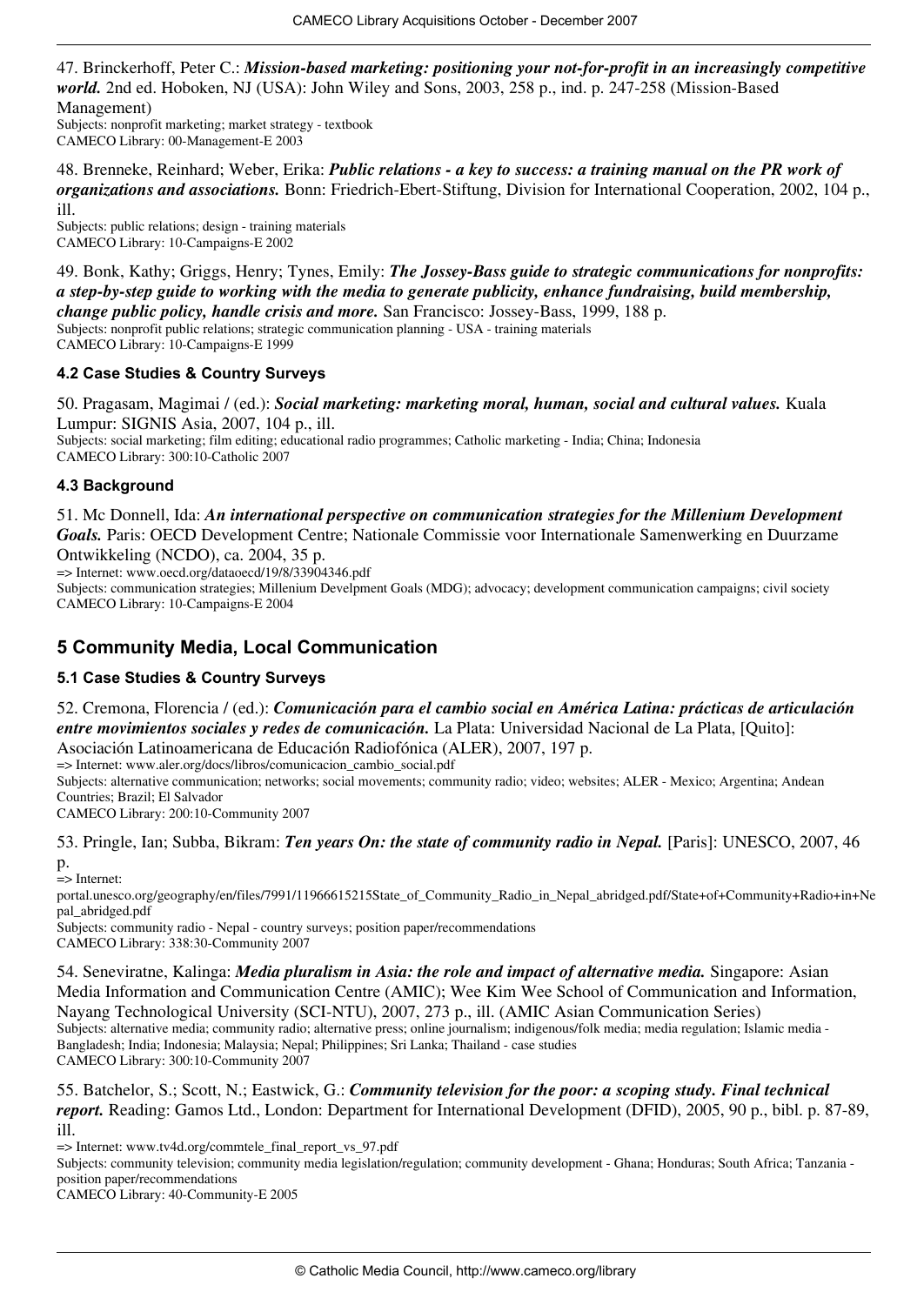#### 56. Lopes, Christiano Aguiar: *Política pública de radiodifusão comunitária no Brasil: exclusão como estratégia de contra-reforma.* [Brasilia]: Universidad de Brasília, 2005, 164 p., bibl. p. 159-164 => Internet:<www.direitoacomunicacao.org.br/novo/biblioteca.php> Subjects: community radio; community media legislation/regulation; allocation of frequencies - Brazil CAMECO Library: 212:30-Community 2005

### 57. Castells-Talens, Antoni: *The negotiation of indigenist radio policy in Mexico*. [no place]: University of Florida, Doctoral Diss., 2004, 245 p., bibl. p. 224-243

=> Internet: [www.amarc.org/documents/books/Negotiation\\_INI\\_radio\\_policy.pdf](www.amarc.org/documents/books/Negotiation_INI_radio_policy.pdf) Subjects: ethnic/minority radio; indigenism; radio policy; public radio - Mexico - case studies CAMECO Library: 230:30-Minorities 2004

#### 58. Hadland, Adrian; Thorne, Karen: *The people's voice: the development and current state of the South African small media sector.* Cape Town: Human Sciences Research Council (HSRC), 2004, 127 p., abbr., bibl. p. 123-127 => Internet:<www.comminit.com/en/node/189318>

Subjects: community media; community radio; community newspapers/press; community media legislation/regulation; state support for independent/non-state media - South Africa - country surveys CAMECO Library: 151:10-Community 2004

59. Librero, Felix: *Community broadcasting: concept and practice in the Philippines.* Singapore: Eastern Universities Press; Asian Mass Communication Research and Information Centre (AMIC); Nanyang Technological University, 2004, 95 p., ind. p. 90-96 (Communication and Media Studies) Subjects: community radio; media and development; reporting on agricultural issues; educational radio programmes - Philippines - case studies; evaluation report CAMECO Library: 329:30-Community 2004

## **6 Conflict-Sensitive Journalism, Media and Conflicts**

### **6.1 Training Materials & Textbooks**

60. Löffelholz, Martin; Trippe, Christian F.; Hoffmann, Andrea C. / (eds.): *Kriegs- und Krisenberichterstattung: ein Handbuch.* Konstanz: UVK, 2008, 335 p., ill., abbr. p. 309-317, ind. p. 329-335 (Praktischer Journalismus; 70) Subjects: war reporting; war; military; foreign correspondents; military communication strategies/campaigns; information sources; journalistic quality; conflict-sensitive/peace journalism; war propaganda; media influence on foreign policy; post-traumatic distress - international scope training materials

CAMECO Library: 10-Conflicts-G 2008

### 61. *Live news Africa: a survival guide for journalists.* Brussels: International News Safety Institute, Dakar:

International Federation of Journalists (IFJ), Africa Office, 2007, 87 p. => Internet: <www.newssafety.com/safety/pdf/livenewsafrica.pdf> Subjects: war reporting; personal safety - Africa - training materials CAMECO Library: 10-Conflicts-E 2007

### **6.2 Case Studies & Country Surveys**

#### 62. *Killing the messenger: report of the global inquiry by the International News Safety Institute into the protection of journalists.* Brussels: International News Safety Institute, 2007, 72 p., tab.

=> Internet: <www.newssafety.com/stories/insi/KillingtheMessenger.pdf> Subjects: media coverage of conflicts; war reporting; personal safety - international scope - statistical data CAMECO Library: 10-Conflicts-E 2007

#### 63. Loewenberg, Shira; Norby Bonde, Bent / (eds.): *Media in conflict prevention and peacebuilding strategies.*  Bonn: Deutsche Welle Media Services; Bonn Network, 2007, 169 + 21 p., ill.

Subjects: media and conflicts/violence; media projects in conflict areas/conflict-sensitive communication projects; conflict prevention - South East Europe; Sudan; Somalia; Sri Lanka; Liberia; Afghanistan; Bosnia-Herzegovina; Nepal - case studies; seminar/conference report CAMECO Library: 10-Conflicts-E 2007

64. Rey, German / et al.: *Los relatos periodísticos del crimen.* Bogotá: Friedrich Ebert Stiftung, Centro de Competencia en Comunicación para América Latina, 2007, 215 p. => Internet: <www.c3fes.net/docs/relatosdelcrimen.pdf>

Subjects: crime reporting; security; media coverage of youth; print journalism - Argentina; Guatemala; El Salvador; Honduras; Chile; Colombia; Mexico

CAMECO Library: 200:20-Conflicts 2007

#### 65. Coronel, Humberto: *¿Son los medios colombianos caja de resonancia del conflicto? Últimos 14 años de la libertad de expresión.* Lima: Konrad-Adenauer-Stiftung, Programa Medios de Comunicación y Democracia en America Latina, 2005, 198 p., bibl. p. 194-198

=> Internet: [www.kas.de/db\\_files/dokumente/7\\_dokument\\_dok\\_pdf\\_6503\\_4.pdf](www.kas.de/db_files/dokumente/7_dokument_dok_pdf_6503_4.pdf)

Subjects: media and conflicts/violence; media legislation; freedom of the press; violence against journalists - Colombia - chronology CAMECO Library: 214:10-Politics 2005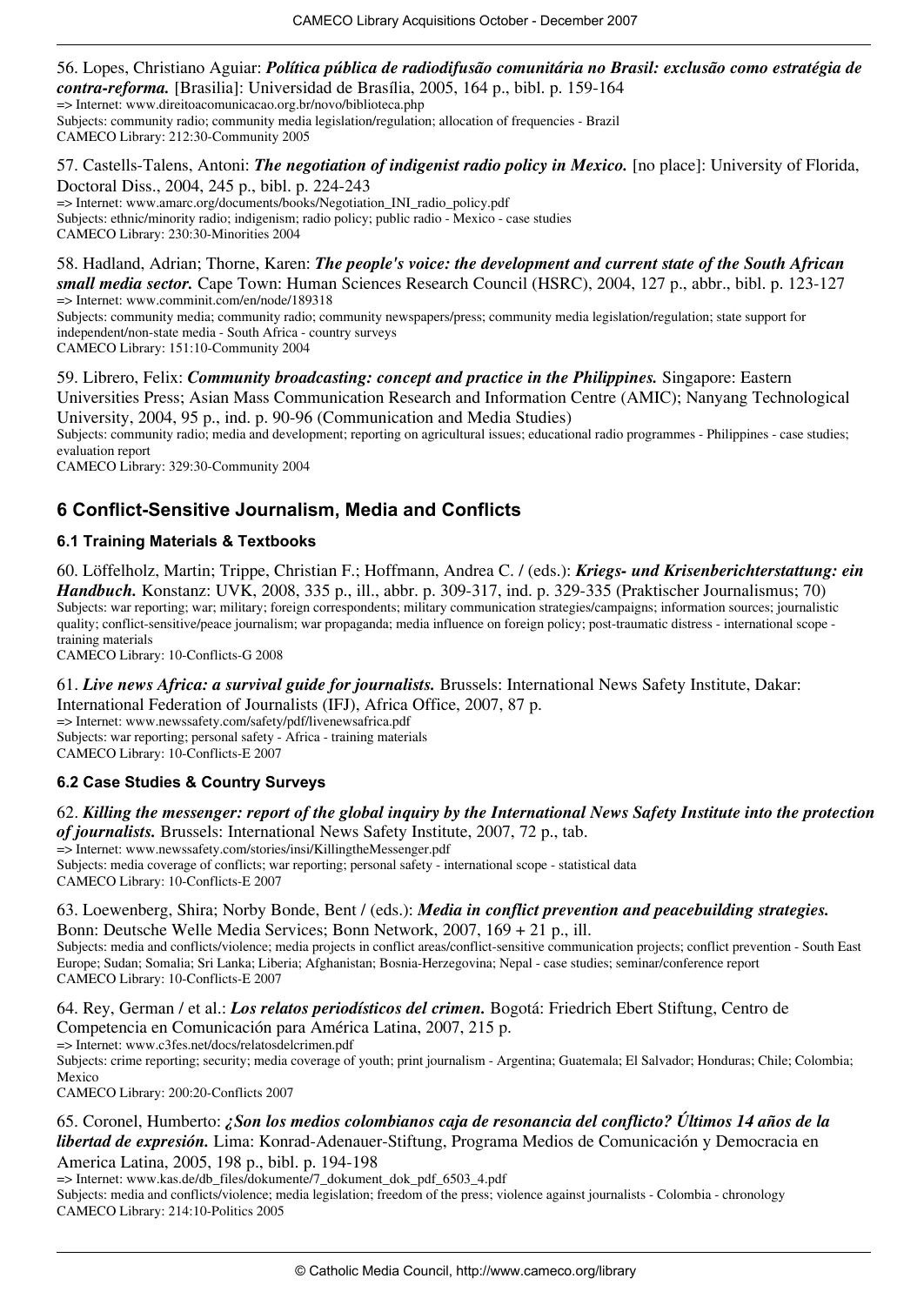#### 66. *IMS report of the 2nd Copenhagen conference on emergency assistance to media. 6-7 october 2002.*  Copenhagen: International Media Support (IMS), 2002, [14 p.]

=> Internet:<www.i-m-s.dk/media/pdf/IMS>Conference report.pdf

Subjects: media and conflicts/violence; media projects in conflict areas/conflict-sensitive communication projects - position paper/recommendations; seminar/conference report

CAMECO Library: 10-Conflicts-E 2002

#### 67. Lehmann, Ingrid A.: *Peacekeeping and public information: caught in the crossfire.* London: Frank Cass, 1999, 175 p., bibl. p. 156-166, ind. p. 167-175, abbr. (Cass Series on Peacekeeping; 5)

Subjects: peace keeping/building; communication strategies of international organizations; media projects in conflict areas/conflict-sensitive communication projects; United Nations (UN) - Namibia; Cambodia; Rwanda; Haiti; Croatia - case studies CAMECO Library: 10-Conflicts-E 1999

### **6.3 Background**

68. Kamalipour, Yahya R.; Snow, Nancy / (eds.): *War, media, and propaganda: a global perspective.* Lanham: Rowman and Littlefield, 2004, 261 p., ind. p. 247-254

Subjects: war reporting; war propaganda; enemy image; public diplomacy; media coverage of Islam - USA; Iraq; Iran; Pakistan; South Africa; China; Brazil

CAMECO Library: 201:10-Conflicts 2004

69. Hess, Stephen; Kalb, Marvin / (eds.): *The media and the war on terrorism.* Oxford: Oxford University Press, 2003, 307 p., ill., ind. p. 297-307

Subjects: war reporting; media influence on foreign policy; government communication strategies; military communication strategies/campaigns; public diplomacy; propaganda; foreign correspondents - USA; Afghanistan; Middle East CAMECO Library: 201:10-Conflicts 2003

## **7 Development Communication, Health Communication, Educational Use of Media**

### **7.1 Training Materials & Textbooks**

70. Corcoran, Nova / (ed.): *Communicating health: strategies for health promotion.* London: Sage, 2007, 220 p., gloss. p. 196-199, bibl. p. 200-214, ind. p. 215-220 Subjects: health communication; ICTs and health/telemedicine; development communication theories; health communication campaigns; campaign monitoring/evaluation; health services/public health - textbook

CAMECO Library: 10-Development-E 2007

71. Chemen, Silvina / (ed.): *Elaborando proyectos de comunicación para el desarollo.* Buenos Aires: UNICEF oficina de Argentina, 2006, 64 p. (Cuadernillo; 2)

=> Internet: [www.unicef.org/argentina/spanish/EDUPAScuadernillo-2\(1\).pdf](www.unicef.org/argentina/spanish/EDUPAScuadernillo-2(1).pdf) Subjects: development communication project (development cooperation); strategic communication planning; project planning - training materials CAMECO Library: 10-Development-S 2006

72. Herminghausen, Meike; Meyer, Tania: *"Versprochen ist Versprochen...!" Mit Theater die UN-Milleniumsziele einfordern: ein Aktionshandbuch.* Bonn: Deutscher Entwicklungsdienst (DED); United Nations Millenium Campaign, Berlin: GRIPS Theater, 2006, 71 p., ill., +CD-ROM

Subjects: theatre for development; street theatre; media literacy/media education; youth; Millenium Develpment Goals (MDG) - training materials CAMECO Library: 10-Culture-G 2006

73. Mason, Robert; Rennie, Frank: *Elearning: the key concepts.* London: Routledge, 2006, 158 p. (Routledge Key Guides)

Subjects: e-learning; distance education - subject dictionary/encyclopedia CAMECO Library: 70-Education-E 2006

74. Pollard, Ruth; Walters, Emma: *HIV/Aids media guide.* Brussels: International Federation of Journalists (IFJ), 2006, 27 p., ill.

=> Internet:<www.ifj.org/pdfs/IFJ> media guide FINAL low res.pdf Subjects: health journalism; HIV/AIDS; developing countries - training materials CAMECO Library: 10-Genres-E 2006

### **7.2 Case Studies & Country Surveys**

75. Metcalf, Leo; Harford, Nicola; Myers, Mary: *The contribution of radio to the achievement of the Millenium Development Goals in Southern Madagascar: research findings and conclusions of a study of the Andrew Lees Trust Project Radio.* [no place]: Andrew Lees Trust, 2007, 83 p., tab., ill.

=> Internet:<www.comminit.com/en/node/72020>

Subjects: reporting on environmental issues; health radio programmes; educational radio; livelihoods; media coverage of women/gender issues; Millenium Develpment Goals (MDG); development communication project (development cooperation) - Madagascar - evaluation report CAMECO Library: 134:30-Development 2007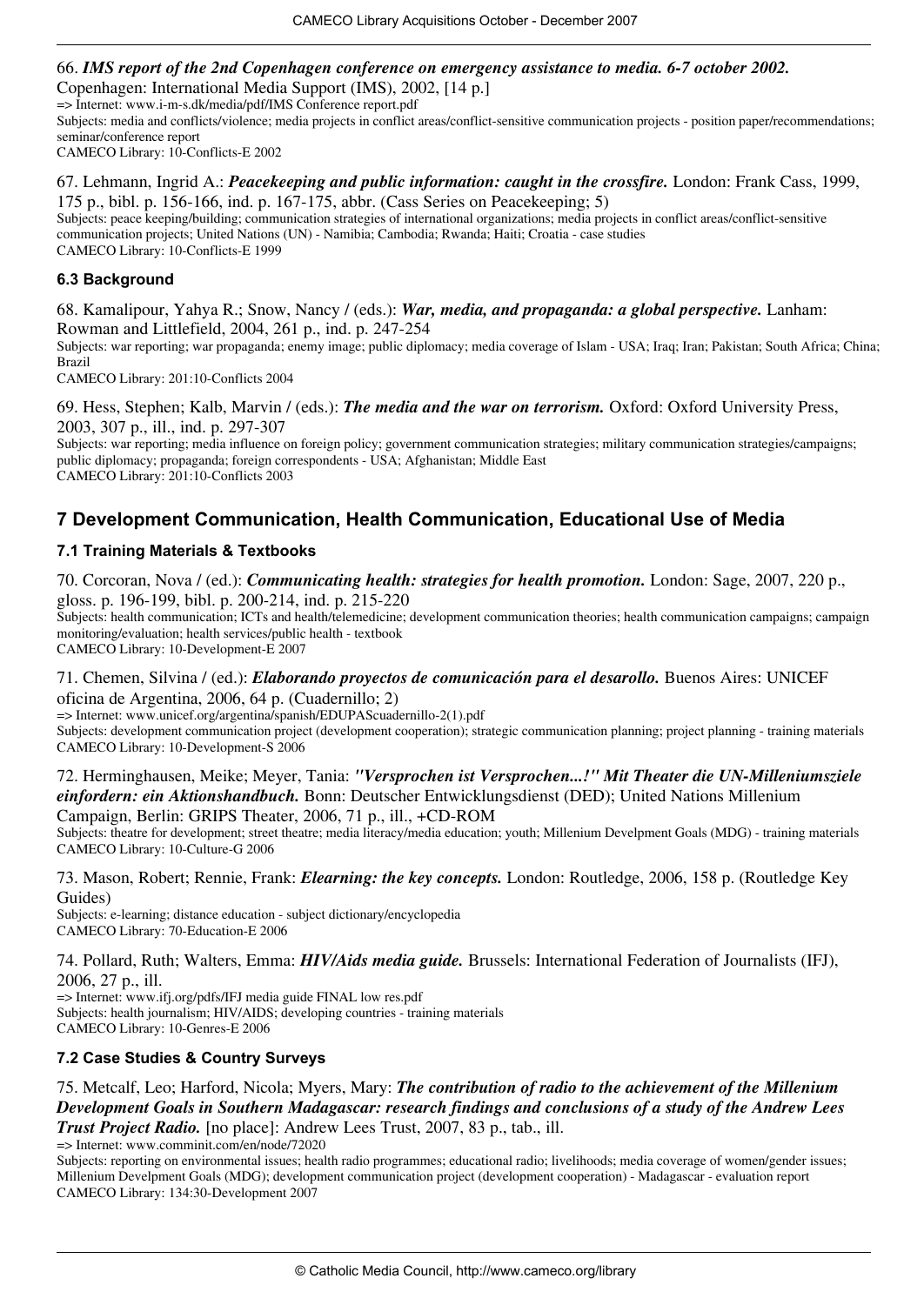76. Parker, Warren; Rau, Asta; Peppa, Penny: *HIV/AIDS communication in selected African countries: interventions, responses and possibilities.* Lusaka: Center for AIDS Development, Research and Evaluation (CADRE); Swedish International Development Agency (SIDA), 2007, 80 p., abbr., tab., bibl. p. 69-75 => Internet:<www.cadre.org.za/pdf/CADRE> Sida Final Report Jan 07.pdf

Subjects: HIV/AIDS; health communication campaigns - Botswana; Ethiopia; Kenya; Malawi; Mozambique; Namibia; South Africa; Tanzania; Uganda; Zambia; Zimbabwe - country surveys

CAMECO Library: 100:10-Development 2007

77. Cox, Robert: *Environmental communication and the public sphere.* Thousand Okas et al.: Sage, 2006, 457 p., ill., ind. p. 421-455

Subjects: environmental communication; reporting on environmental issues; citizen participation; advocacy; risk communication - USA CAMECO Library: 201:10-Development 2006

78. Lafrance, Jean-Paul; Laulan, Anne-Marie; Rico de Sotelo, Carmen: *Place et rôle de la communication dans le développement international.* Québec (Québec): Presse de l'Université du Québec, 2006, 168 p. (Communication) Subjects: media and development; development communication; development communication theories; health communication; e-governance; alternative media; community media; mobile telephone; cultural identity; civil society - Latin America; China; India; Ivory Coast CAMECO Library: 10-Development-F 2006

#### 79. Wachholz, Cedric; Meleisea, Ellie / (eds.): *Using ICT to develop literacy.* Bangkok: Unesco Bangkok, ICT in Education Unit, 2006, 53 p., bibl. p. 49-53, ill.

=> Internet: [www.unescobkk.org/fileadmin/template/main/images/head\\_edu\\_ict\\_new.jpg](www.unescobkk.org/fileadmin/template/main/images/head_edu_ict_new.jpg) Subjects: literacy; educational use of ICTs/Internet - case studies CAMECO Library: 70-Education-E 2006

80. Dawson, Angela: *Malaria and the media advocating healthy policy and practice in Sub-Saharan Africa.*  [London]: Gates Malaria Partnership, London School of Hygiene and Tropical Medicine, 2005, 131 p., tab., abbr. => Internet:<www.healthandmedia.org/downloads/Malaria> and the Media Report 2005.pdf Subjects: media coverage of health issues; malaria; newspapers - Gambia; Kenya - content analysis (case study); expert interviews/surveys CAMECO Library: 100:10-Development 2005

### 81. Leach, Jenny: *Deep impact: an investigation of the use of information and communication technologies for teacher education in the global south.* Contrib. Atef Ahmed, Shumi Makalima, Tom Power. London: Department for

International Development (DFID), 2005, 158 p., ill. (Researching the issues; 58)

=> Internet:<www.open.ac.uk/deep/Public/web/publications/pdfs/ReportFeb2006.pdf> Subjects: training of trainers/teacher training; educational use of ICTs/Internet; primary education - Egypt; South Africa - case studies CAMECO Library: 70-Education-E 2005

#### 82. Metcalf, Leo: *Assessment of phase II of project "Radio SIDA"*. [no place, Madagascar]: Andrew Lees Trust; National Committee to Fight AIDS (CNLS), 2005, 54 p., tab.

=> Internet:<www.andrewleestrust.org/Reports/3> Project Radio Impact Study Summary - Metcalf, Harford and Myers.pdf Subjects: health radio programmes; HIV/AIDS; development communication project (development cooperation) - Madagascar - audience survey (case study); evaluation report

CAMECO Library: 134:30-Development 2005

83. Armstrong, Kathleen: *Evaluating INASP-Health: final report.* Oxford: INASP, 2004, 82 p., ill.

=> Internet:<www.inasp.info/uploaded/documents/evaluating>INASP-Health 2004.pdf Subjects: health communication; scientific/research communication; communication networks; development communication project (development cooperation); websites; mailing lists - developing countries - evaluation report CAMECO Library: 10-Development-E 2004

84. Klink, Marita: *Diskussionspapier zum Thema "Theatre for Development" in der TZ*. Eschborn: Deutsche Gesellschaft für Technische Zusammenarbeit (GTZ), Sektorprojekt "Förderung der reproduktiven Gesundheit", 2000, 7 p.

=> Internet:<www.gtz.de/de/dokumente/de-disk-tfd.pdf>

Subjects: theatre for development; development communication project (development cooperation) - evaluation report

CAMECO Library: 10-Culture-G 2000

### **7.3 Background**

85. Servaes, Jan / (ed.): *Communication for development: making a difference.* In: Glocal Times, nr. 9, Malmö: Malmö University, School of Arts and Communication, Master in Communication for Development (ComDev), 2007, 17 p.

=> Internet: <www.glocaltimes.k3.mah.se/viewarticle.aspx>

Subjects: development communication; media development cooperation - position paper/recommendations CAMECO Library: 10-Development-E 2007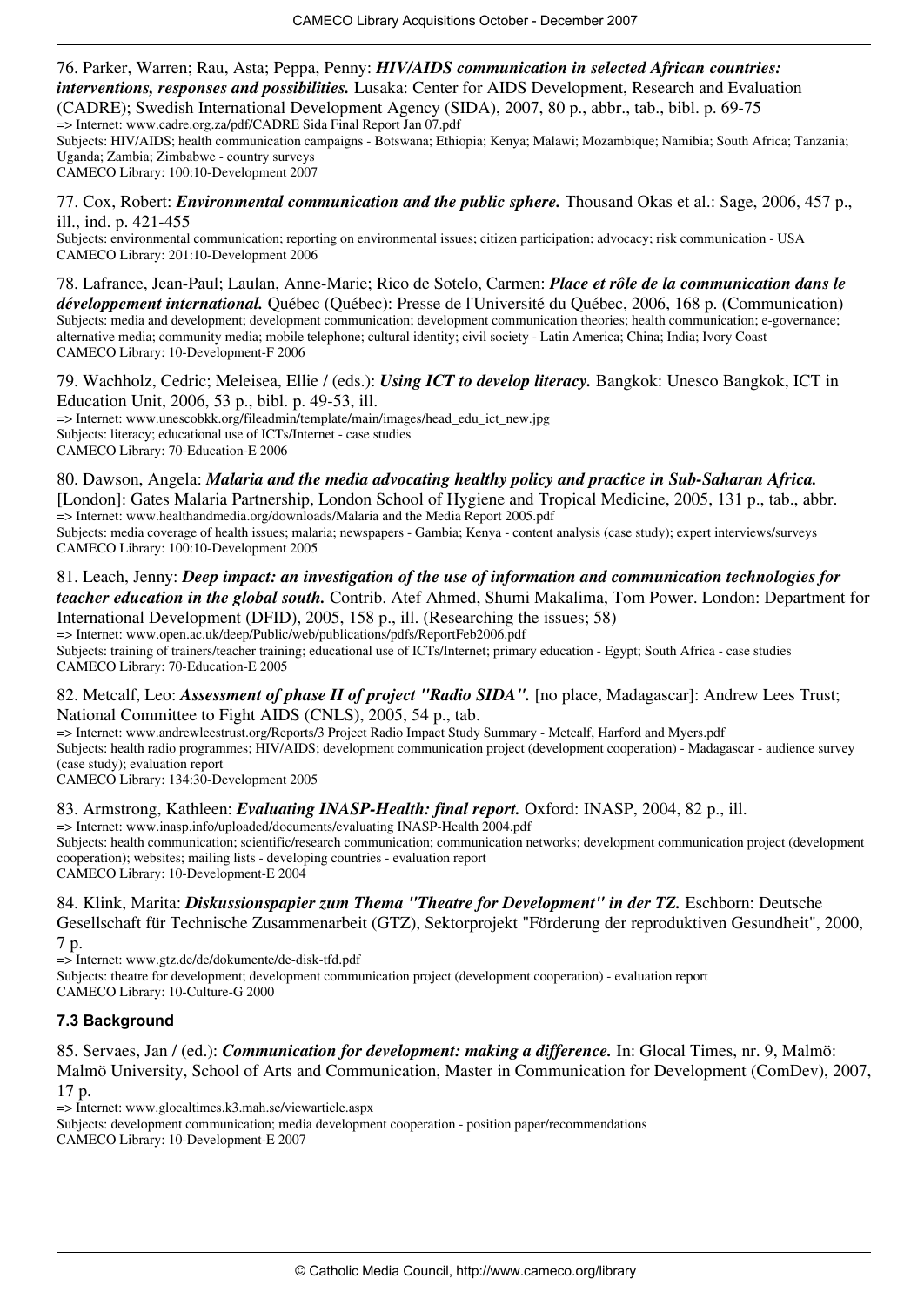## **8 International Communication, Media Globalisation**

### **8.1 Training Materials & Textbooks**

86. Thomaß, Barbara / (ed.): *Mediensysteme im internationalen Vergleich.* Konstanz: UVK, 2007, 368 p., ind. p. 364-368 (UTB; 2831)

Subjects: media landscape/media system; media policy; political communication; public service broadcasting; television entertainment programmes; media concentration; journalism; women and media - Western Europe; Eastern Europe; North America; Latin America; Arab countries; Asia; Sub-Saharan Africa - textbook

CAMECO Library: 10-International-G 2007

### **8.2 Case Studies & Country Surveys**

87. Braun, Matthias; Schlieter, Jan; Schmidt, Dorothee; Salau, Kayode F. / (ed.): *Bildkorrekturen: Nur Hunger und Armut? Berichterstattung über das tägliche Leben im Süden, 16.-18. Dezember 2004.* Feldafing: Internationale Weiterbildung und Entwicklung (InWent), 2005, 59 p., bibl. p. 53-58, ill.

Subjects: media coverage of developing countries - Brazil; Iran; Nigeria; Germany - seminar/conference report CAMECO Library: 401:10-International 2005

88. Behmer, Markus; Salau, F. Kayode; Wimmer, Jeffrey / (eds.): *Nachrichten aus dem Weltdorf: "Dritte-Welt" -Berichterstattung in deutschen Medien. InWEnt, Feldafing - 24. bis 26. Oktober 2002.* Feldafing: Internationale Weiterbildung und Entwicklung (InWEnt), 2003, 63 p., ill, tab., bibl. p. 59-60, website dir. p. 61-62 Subjects: media coverage of developing countries - Germany - content analysis (case study); seminar/conference report CAMECO Library: 401:10-International 2003

### **8.3 Background**

89. Kops, Manfred: *Globalisierung der Medienwirtschaft: Nutzen und Kosten, Gewinner und Verlierer.* Köln: Institut für Rundfunkökonomie, 2006, 66 p., bibl. p. 46-66 (Arbeitspapiere des Instituts für Rundfunkökonomie an der Universität zu Köln; 211d)

=> Internet:<www.rundfunk-institut.uni-koeln.de/institut/publikationen/arbeitspapiere/ap211.php> Subjects: media globalisation; media economics; media concentration; media diversity CAMECO Library: 10-Economics-G 2006

90. Hackett, Robert A.; Zhao, Yuezhi / (eds.): *Democratizing global media: one world, many struggles.* Lanham: Rowman and Littlefield, 2005, 328 p., ind. p. 313-323 (Critical Media Studies: Institutions, Politics, and Culture) Subjects: media globalisation; media democratization; media and democratization; international communication policies; war reporting; civil society; conflict-sensitive/peace journalism; women and media; collective/national identity; media and political transition - Eastern Europe; China; India; Latin America; Africa; Israel; Iraq; USA

CAMECO Library: 10-International-E 2005

91. Semati, Mehdi / (ed.): *New frontiers in international communication theory.* Lanham: Rowman and Littlefield, 2004, 306 p., ind. p. 293-302

Subjects: international communication; communication theories; development communication theories; health communication; media coverage of conflicts; transnational/international broadcasting; media and democratization; ethnographic research; Internet governance; hybrid cultures/hybridization; Islamism - USA; Africa; Europe; Central America; China CAMECO Library: 10-International-E 2004

## **9 Internet, ICTs, Information Society**

### **9.1 Training Materials & Textbooks**

92. Franzmann, Edgar: *Weblogs, Podcasts und Co.: ein prakischer Leitfaden für den Umgang mit neuen Kommunikationswegen im Netz. Mit Anleitung zur Einrichtung eines eigenen Weblogs.* Düsseldorf: Landesanstalt für Medien Nordrhein-Westfalen (LfM), Köln: Deutsche Medienakademie, 2006, 71 p., ill., gloss. p. 67-70, website dir. p. 65-66 (Ratgeber Neue Medien; 5) => Internet:<www.lfm-nrw.de/downloads/neuemedien-weblogs-72dpi.pdf> Subjects: weblog - training materials CAMECO Library: 70-Technology-G 2006

### **9.2 Case Studies & Country Surveys**

93. Dittler, Ullrich; Kindt, Michael; Schwarz, Christine; / (eds.): *Online-Communities als soziale Systeme: Wikis, Weblogs und Social Software im E-Learning.* Münster: Waxmann, 2007, 223 p., ill. (Medien in der Wissenschaft; 40)

Subjects: social networking websites/online communities; weblog; wikis; online database; mailing lists; e-learning - Germany CAMECO Library: 70-General-G 2007

94. Malina, Barbara / (ed.): Open Access: Chancen und Herausforderungen. Ein Handbuch. Bonn: Deutsche UNESCO-Kommission, 2007, 136 p.

Subjects: freedom of information (public access to information); scholarly publishing/scholarly journals; information society - Germany; India;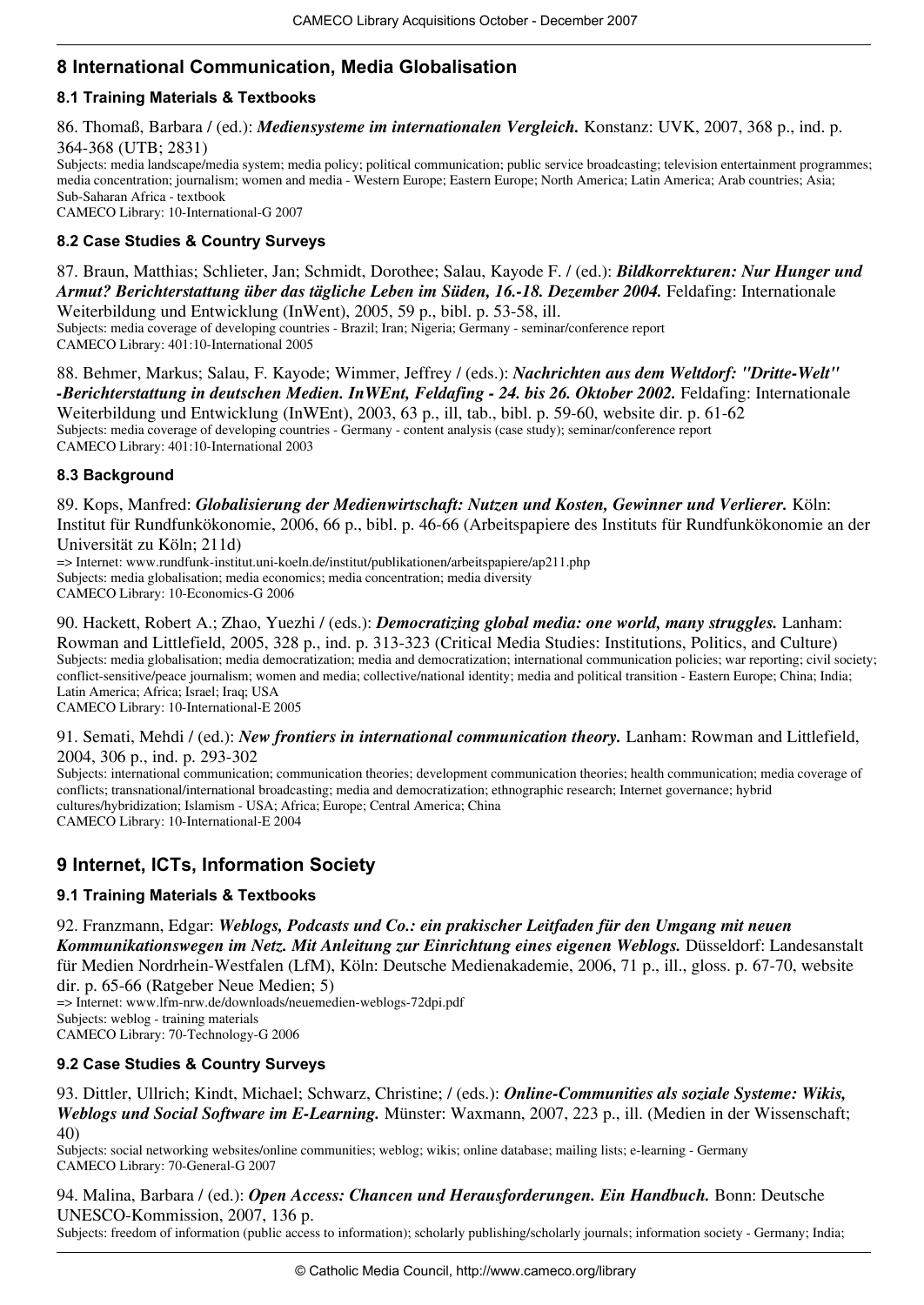international scope CAMECO Library: 401:70-Rights/Regulation 2007

95. Gabas, Jean-Jacques / (ed.): *Société numérique et développement en Afrique: usages politiques et publiques.*  Paris: Karthala; GEMDEV, 2005, 379 p., bibl. p. 359-368, abbr. (Hommes et Sociétés)

Subjects: access to ICTs/Internet; ICT regulation; ICT regulatory bodies; Internet use; ICTs and development; local development planning; distance education; ICTs and health/telemedicine; Francophonie; ICT development cooperation - Africa; French-Speaking Afrika; Senegal; South Africa; France

CAMECO Library: 100:70-Development 2005

96. Keogh, David; Wood, Tim: *Village phone replication manual: creating sustainable access to affordable telecommunications for the rural poor.* New York: United Nations Information and Communication Technologies Task Force, 2005, 178 p., ill. (ICT Task Force Series; 10)

=> Internet:<www.infodev.org/en/Publication.14.html>

Subjects: mobile telephone; ICT business management; access to ICTs/Internet; rural communication; small enterprises; developing countries - Bangladesh; Uganda

CAMECO Library: 70-Management-E 2005

97. Parkinson, Sarah: *Telecentres, access and development: experience and lessons from Uganda and South Africa.*  Burton-on-Dunsmore, United Kingdom: ITDG Publishing, Kampala: Fountain Publishers, Ottawa: International Developemt Research Centre, 2005, xxiii + 148 p., ill., abbr. p. xiii-xv, bibl. p. 141-143, ind. p. 145-148

=> Internet: [www.idrc.ca/en/ev-87255-201-1-DO\\_TOPIC.html](www.idrc.ca/en/ev-87255-201-1-DO_TOPIC.html) Subjects: telecentre/Internet café; Internet access; ICT policy; livelihoods; ICT development cooperation - Uganda; South Africa - case studies; position paper/recommendations

CAMECO Library: 100:70-Development 2005

98. Rojas, José Eduardo: *Mapa de actores que trabajan en el campo de las tecnologías de información y comunicación para el desarrollo en Bolivia.* La Paz: Red de Technologías de Información y Comunicación para el desarollo humano sostenible (Red Ticbolivia), 2005, 51 p., dir. p. 43-51

=> Internet: [www.ticbolivia.net/doc/informe\\_completo.doc](www.ticbolivia.net/doc/informe_completo.doc)

Subjects: development communication; ICTs and development - Bolivia - country surveys

CAMECO Library: 211:10-Development 2005

99. Karan, Kavita / (ed.): *Cyber communications in rural Asia: a study of seven Asian countries.* Singapore: Marshall Cavendish Academic, 2004, 293 p., bibl. p. 266-296, ind. p. 276-293, abbr., tab. Subjects: Internet access; Internet use; rural communication; ICT/Internet project (development cooperation); telecentre/Internet café - Sri Lanka;

Bangladesh; China; India; Indonesia; Laos; Philippines CAMECO Library: 300:70-Development 2004

100. *Digital opportunities for development: a sourcebook on access and application.* Washington DC: Academy for Educational Development (AED), 2003, 384 p., bibl. p. 363-382

=> Internet:<www.aed.org/ToolsandPublications/upload/digitalopportunities.pdf>

Subjects: community tele-/multimedia centre; information management; training of trainers/teacher training; educational use of ICTs/Internet; social networking websites/online communities; electronic commerce; e-governance - Benin; Bulgaria; Ghana; Ecuador; Jamaica; Guatemala; Morocco; Namibia; Brazil; Chile; Cameroon; Bangladesh - case studies

CAMECO Library: 70-Development-E 2003

101. Hardy, Christiane; Möller, Christian / (eds.): *Spreading the word on the Internet: 16 answers to 4 questions. Reflections on freedom of the media and the Internet. Amsterdam Conference, June 2003.* Vienna: Organization for Security ans Co-operation in Europe (OSCE), Office of the Representative on Freedom of the Media, 2003, 224 p., gloss. p. 214-219

Subjects: Internet regulation; media regulation; freedom of the press - Europe; Turkey; Lithuania; Serbia; Montenegro; Finland CAMECO Library: 400:70-Righs/Regulation 2003

102. Pelgrum, Willem J.; Law, Nancy: *ICT in education around the world: trends, problems and prospects.* Paris: Unesco, 2003, 133 p., bibl. p. 123-133 (Fundamentals of Educational Planning; 77) => Internet: unesdoc.unesco.org/images/0013/001362/136281e.pdf Subjects: educational use of ICTs/Internet - international scope CAMECO Library: 70-Education-E 2003

### **9.3 Background**

103. Gelbstein, Eduardo; Kurbalija, Jovan: *Internet governance: issues, actors and divides.* Msida, Malta: DiploFoundation, Kuala Lumpur: Global Knowledge Partnership (GKP), 2005, 144 p. (The Information Society Library; GKP Issues Paper)

=> Internet:<www.diplomacy.edu/isl/ig/>

Subjects: Internet governance; Internet regulation; electronic commerce; ICTs and development CAMECO Library: 70-Rights/Regulation-E 2005

104. Knast, Joanna: *Assessing opportunities for ICT to contribute to sustainable development*. [Brussels]: European Comission, Information Society and Media, 2005, 35 p., bibl. p. 31-34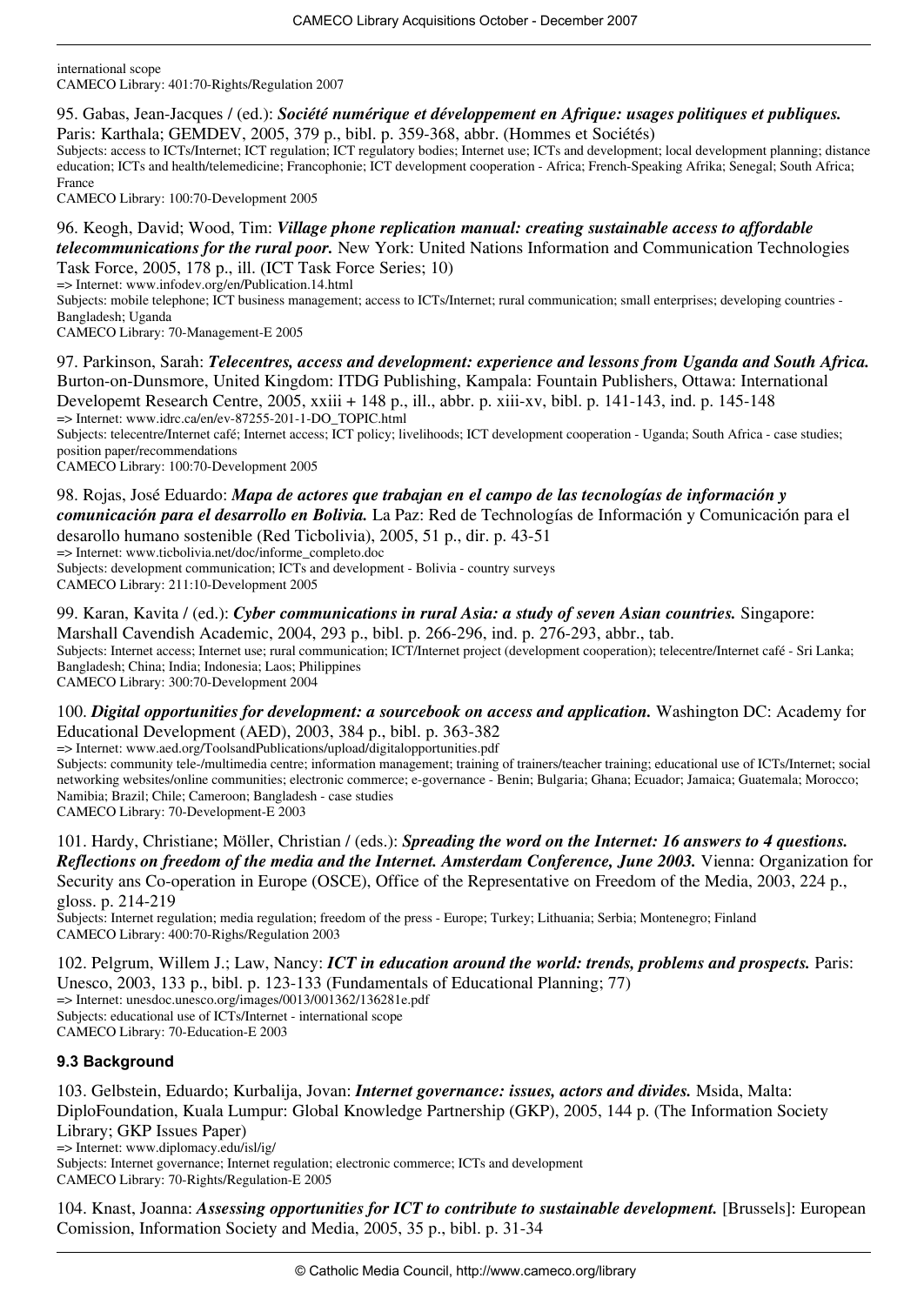=> Internet: ec.europa.eu/dgs/information\_society/evaluation/data/pdf/studies/r2005\_1/ictsus\_final.pdf Subjects: ICTs and sustainable development - seminar/conference report CAMECO Library: 70-Development-E 2005

## **10 Journalism**

### **10.1 Training Materials & Textbooks**

CAMECO Library: 20-Genres-F 2007

105. Bège, Jean-Francois: *Manuel de la rédaction: les techniques journalistiques de base.* Paris: CFPJ, 2007, 124 p., gloss. p. 87-122 Subjects: print journalism; journalistic skills; journalistic style - training materials

106. Ludwig, Johannes: *Investigativer Journalismus.* 2nd rev. ed. Konstanz: UVK, 2007, 438 p., ind. p. 417-438, abbr., bibl. p. 407-416 (Praktischer Journalismus; 48) Subjects: investigative journalism; journalistic research methods; information sources; protection of journalists' sources - Germany - textbook CAMECO Library: 10-Genres-G 2007

107. Morawski, Thomas; Weiss, Martin: *Trainingshandbuch Fernsehreportage: Reporterglück und wie man es macht - Regeln, Tipps und Tricks. Mit Sonderteil Kriegs- und Krisenreportage.* Wiesbaden: VS Verlag für

Sozialwissenschaften, 2007, 245 p., ill., gloss. Subjects: television report; journalism ethics - training materials CAMECO Library: 40-Genres-G 2007

108. Simons, Anton: *Redaktionelles Wissensmanagement.* Konstanz: UVK, 2007, 318 p., ill., bibl. p. 299-304, ind. p. 305-318 (Praktischer Journalismus; 68) Subjects: knowledge management; wikis; online journalism - textbook CAMECO Library: 70-Documentation-G 2007

109. Guéry, Louis: *Dictionnaire des règles typographiques.* 3rd rev. ed. Paris: Victoires Editions, 2005, 283 p., ill., bibl. p. 265-271 (Métier Journaliste; 9) Subjects: orthography; French language - style guide CAMECO Library: 20-Genres-F 2005

110. Hadland, Adrian / (ed.): *Changing the fourth estate: essays on South African journalism.* Cape Town: HSRC Press, 2005, 247 p., abbr., ill. => Internet:<www.hsrcpress.ac.za/product.php> Subjects: journalism; journalistic genres; investigative journalism; news; cartoons; public service broadcasting - South Africa - training materials CAMECO Library: 151:10-Genres 2005

111. Pape, Susan; Featherstone, Sue: *Newspaper journalism: a practical introduction.* London: Sage, 2005, 222 p., ind. p. 210-222, bibl. p. 206-209, gloss. p. 200-205 Subjects: print journalism; journalistic style; local journalism; news - United Kingdom - training materials CAMECO Library: 20-Genres-E 2005

112. Netzwerk Recherche / (ed.): *Trainingshandbuch Recherche: Informationsbeschaffung professionell.*  Wiesbaden: Westdeutscher Verlag, 2003, 220 p., ill. Subjects: journalistic research methods; investigative journalism; journalism training methods - training materials CAMECO Library: 10-Genres-G 2003

113. Agnès, Yves: *Manuel de journalisme: écrire pour le journal.* Paris: La Découverte, 2002, 447 p., ill., gloss. p. 426-432, ind. p. 434-438 (Guides Repères) Subjects: print journalism; journalistic genres; journalistic style; journalistic skills; lay out - textbook CAMECO Library: 20-Genres-F 2002

### **10.2 Case Studies & Country Surveys**

114. Coman, Mihai; Gross, Peter: *Media and Journalism in Romania.* Berlin: Vistas, 2006, 149 p. p., 20 tab., bibl. p. 135-147 (European Journalism Review Series; 9) Subjects: media landscape/media system; media legislation; media economics; print media; radio; television; media/communication control; journalism training/education - Romania CAMECO Library: 423:10-General 2006

115. Hantel, Christoph: *Journalistenausbildung in Mosambik.* Berlin: Frank & Timme, 2006, 426 p., abbr., bibl. p. 397-420 (Internationale und Interkulturelle Kommunikation; 3) Subjects: journalism training/education; media landscape/media system; media development cooperation - Mozambique CAMECO Library: 139:10-Profession 2006

116. Seneviratne, Kalinga / (ed.): *Media's challenge: Asian tsunami and beyond.* Singapore: Asian Media Information and Communication Centre (AMIC); Wee Kim Wee School of Communication and Information (WKWSCI), Nayang Technological University (NTU), 2006, 266 p., ill. (Amic Asian Communication Series)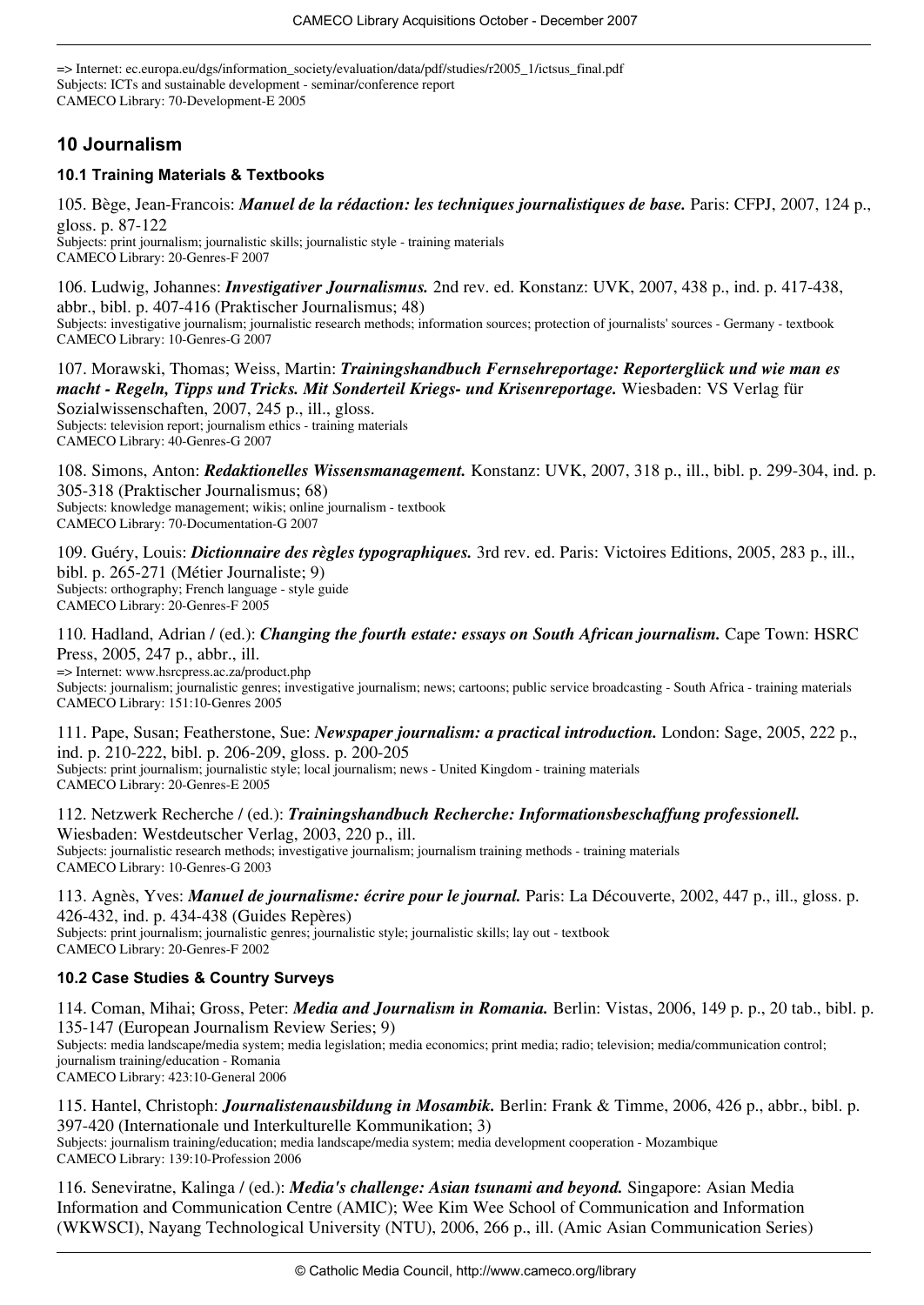Subjects: reporting of disasters/humanitarian crises; radio; reporting on humanitarian actions/disaster relief - India; Indonesia; Thailand; Sri Lanka case studies

CAMECO Library: 300:10-Development 2006

117. Valdez, Violet B.; Hofileña, Chay Florentino; Escaler, Mark Vincent; vom Busch, Werner / (eds.): *Best practices* in journalism education in the information age: proceedings. Quezon City, Philippines: Ateneo de Manila University, 2005, 172 p., ind.

Subjects: journalism training/education; e-learning; participation; evaluation methods - Asia; Philippines - seminar/conference report CAMECO Library: 10-Profession-E 2005

118. *Cómo trabajan los periodistas latinoamericanos: estudio.* Lima: Konrad-Adenauer-Stiftung, Programa Medios de Comunicación y Democracia en America Latina; Instituto Prensa y Sociedad (IPYS), 2004, 96 p. + annex, tab. => Internet: [www.kas.de/db\\_files/dokumente/7\\_dokument\\_dok\\_pdf\\_5413\\_4.pdf](www.kas.de/db_files/dokumente/7_dokument_dok_pdf_5413_4.pdf)

Subjects: journalistic working conditions - Argentina; Bolivia; Chile; Colombia; Ecuador; Guatemala; Mexico; Paraguay; Peru; Uruguay; Venezuela - expert interviews/surveys

CAMECO Library: 200:10-Profession 2004

119. Iyer, Venkat / (ed.): *Media ethics in Asia: adressing the dilemmas in the information age.* Singapore: Asian Media Information and Communication Centre (AMIC); School of Communication and Information (SCI), Nayang Technological University (NTU), 2002, 157 p., ind. p. 150-156

Subjects: media ethics; media self-regulation; press council - Japan; Philippines; Malaysia; Singapore; India; Pakistan CAMECO Library: 300:10-Profession 2002

120. Puri, Anjali / (ed.): *Poverty in Asia: media challenges and responses.* Singapore: Asian Media Information and Communication Centre (AMIC); School of Communication and Information Nanyang Technological University (SCI-NTU), ca. 2002, 176 p.

Subjects: media coverage of poverty; access to media; poverty reduction; media coverage of women/gender issues; media and good governance - Bangladesh; Cambodia; India; Indonesia; Pakistan; Philippines; Vietnam; Thailand CAMECO Library: 300:10-Development 2002

#### **10.3 Background**

121. Kaplan, David E.: *Global investigative journalism: strategies for support.* Washington: Center for International Media Assistance, 2007, 44 p., tab., dir.

=> Internet: [www.ned.org/cima/CIMA-Investigative\\_Journalism\\_Report.pdf](www.ned.org/cima/CIMA-Investigative_Journalism_Report.pdf) Subjects: investigative journalism; media development cooperation; journalism training/education - international scope - position paper/recommendations

CAMECO Library: 10-Cooperation-E 2007

#### 122. *Humanitarian disasters and information rights: legal and ethical standards on freedom of expression in the context of disaster response.* London: Article 19, 2005, 35 p.

=> Internet:<www.article19.org/pdfs/publications/freedom-of-information-humanitarian-disasters.pdf> Subjects: code of journalistic ethics; freedom of the press; reporting of disasters/humanitarian crises; freedom of information (public access to information)

CAMECO Library: 10-Rights-E 2005

123. de Burgh, Hugo: *Making journalists: diverse models, global issues.* London: Routledge, 2005, 296 p., ind. p. 277-296

Subjects: journalism; professional identity of journalists; journalism training/education; media and democratization - Europe; USA; China; India; Arab countries; Africa; Latin America CAMECO Library: 10-Profession-E 2005

124. Fogel, Jean-François; Patino, Bruno: *Une presse sans Gutenberg: pourquoi Internet a bouleversé le journalisme.* [Paris]: Éditions du Seuil, 2005, 190 p. (Points; 1801) Subjects: online journalism; journalism CAMECO Library: 70-Genres-F 2005

## **11 Media and Politics, Political Communication, Press Freedom, Media Legislation**

#### **11.1 Case Studies & Country Surveys**

125. *Mídia e políticas públicas de comunicação.* [Brasilia]: Agencia de Noticias da Infancia (ANDI), 2007, 225 p., bibl. p. 214-223

=> Internet: [www.andi.org.br/\\_pdfs/midia\\_ppc.pdf](www.andi.org.br/_pdfs/midia_ppc.pdf) Subjects: media and democratization; media policy; media journalism/reporting on communication issues; media regulation - Brazil - content analysis (case study) CAMECO Library: 212:10-Rights/Regulation 2007

126. *Media monitoring: local election 2007 coverage in Belarusian mass-media.* Minsk: [Belarusian Association of Journalists BAJ], 2007, 51 p., tab.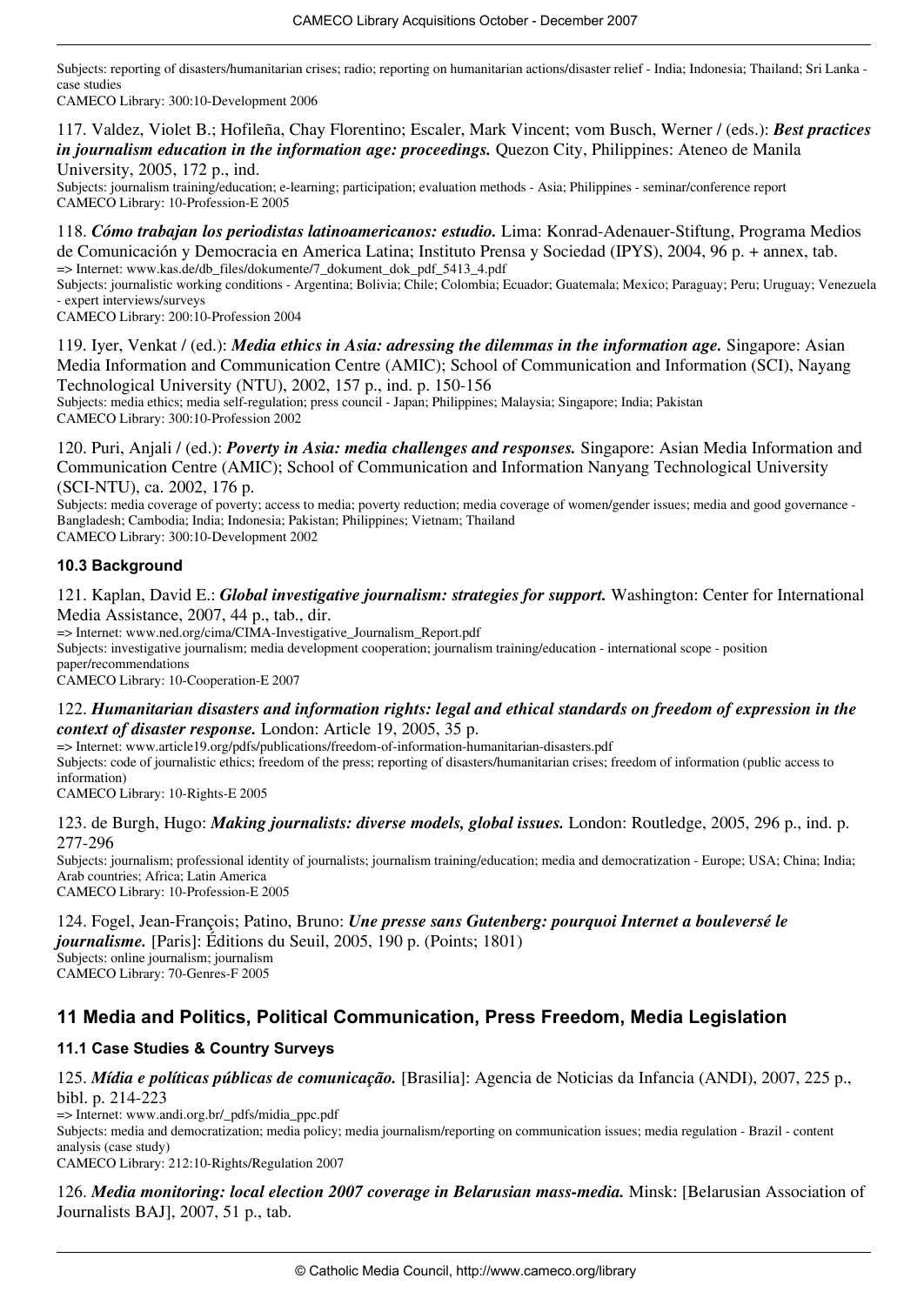Subjects: election reporting; media monitoring - Belarus - content analysis (case study) CAMECO Library: 439:10-Politics 2007

127. Bauer, Tobias: *Liberation and the media: the development of the South African daily newspaper market since the end of Apartheid.* Norderstedt: Books on Demand, 2007, 192 p., abbr., tab., bibl. p. 174-192 Subjects: press market; media regulation; book publishing houses; Apartheid; democratization - South Africa CAMECO Library: 151:20-Economics 2007

128. Berger, Guy: *Media legislation in Africa: a comparative legal survey*. Grahamstown, South Africa: School of Journalism and Media Studies, Rhodes University, 2007, 180 p., abbr., gloss., bibl. p. 174-180 => Internet: portal.unesco.org/ci/en/ev.php-URL\_ID=25479&URL\_DO=DO\_TOPIC&URL\_SECTION=201.html Subjects: semiotics; media regulation - Ethiopia; Ghana; Kenya; Mali; Mozambique; Nigeria; Senegal; South Africa; Tanzania; Zambia comparative analysis

CAMECO Library: 100:10-Rights/Regulation 2007

129. Hughes, Edel: *Reform and regression: freedom of the media in Turkey. Fact-finding mission report.* Eds. Walter Jawardene, Mustafa Gündogudu. London: Kurdish Human Rights Project (KHRP); Index on Censrship; Bar Human Rights Committee of England and Wales; Article 19; Centre for European Studies, 2007, 74 p. => Internet:<www.article19.org/pdfs/publications/turkey-fact-finding-report.pdf> Subjects: freedom of the press; media legislation; media/communication control - Turkey

CAMECO Library: 333:10-Rights/Regulation 2007

130. Juillard, Jean François / (ed.): *Freedom of the press worldwide in 2007: 2007 annual report*. Paris: Reporters without borders, 2007, 152 p.

=> Internet: [www.rsf.org/IMG/pdf/rapport\\_en\\_bd-4.pdf](www.rsf.org/IMG/pdf/rapport_en_bd-4.pdf) Subjects: freedom of the press; censorship - Middle East; Africa; Americas; Asia; Europe - country surveys; yearbook CAMECO Library: 10-Politics-E 2007

131. *Les medias beninois a la veille de la presidentelle de 2006: rapport de suivi deontologique.* Cotonou:

L'Observatoire de la déontologie et de l'ethique dans les medias (ODEM), 2006, 121 p. Subjects: media coverage of political issues; election campaigns - Benin - content analysis (case study) CAMECO Library: 117:10-Politics 2006

132. Seneviratne, Kalinga; Singarayar, Suganthi / (ed.): *Asia's march towards freedom of expression and development.* Singapore: Asian Media Information and Communication Centre (AMIC); Wee Kim Wee School of Communication and Information (WKWSCI), Nayang Technological University (NTU), 2006, 212 p. (Amic Asian Communication Series)

Subjects: freedom of the press; media legislation; media policy; media and development - Indonesia; India; Malaysia; Philippines; Singapore; Sri Lanka

CAMECO Library: 300:10-Rights/Regulation 2006

133. Banisar, David: *Silencing sources: an international survey of protections and threats to journalists' sources.*  [Toronto]: Privacy International, ca. 2007, 97 p.

=> Internet:<www.privacyinternational.org/silencingsources> Subjects: protection of journalists' sources; media regulation - Africa; Asia; Europe; Latin America; USA - comparative analysis CAMECO Library: 10-Politics-E 2007

134. Carlos, Jérôme; Djogbenou, Joseph / (eds.): *Rapport national sur l'état de la liberté de la presse au Bénin*. [no place]: ODEM; CNPA-Benin; UPMB; MdM, 2005, 172 p. Subjects: freedom of the press; media legislation - Benin CAMECO Library: 117:10-Politics 2005

135. Steele, Janet: *Wars within: the story of Tempo, an independent magazine in Soeharto's Indonesia.* Jakarta: Equinox, Singapore: Institute of Southeast Asian Studies (ISEAS), 2005, 328 p., ill., tab., bibl. p. 307-313, ind. p. 314-328

Subjects: magazines; print journalism; media and politics - Indonesia - case studies CAMECO Library: 318:20-Politics 2005

136. Correa, Carlos; Cañizález, Andrés: *Venezuela: situación del derecho a la libertad de expresión e información. Informe 2003.* Caracas: Espacio Público; Konrad Adenauer Stiftung; IPYS, 2004, 236 p.

Subjects: freedom of the press; media legislation; media and politics; media/communication control - Venezuela - yearbook CAMECO Library: 239:10-Rights 2004

137. Rugh, William A.: *Arab mass media: newspapers, radio, and television in Arab politics.* Westport: Praeger, 2004, 259 p., ind. p. 257-259

Subjects: media landscape/media system; media and politics; media/communication control - Syria; Libya; Sudan; Iraq; Saudi Arabia; Bahrain; Qatar; Oman; United Arab Emirates; Palestine; Lebanon; Kuwait; Morocco; Egypt; Yemen; Jordan; Tunisia; Algeria - textbook; comparative analysis

CAMECO Library: 300A:10-General 2004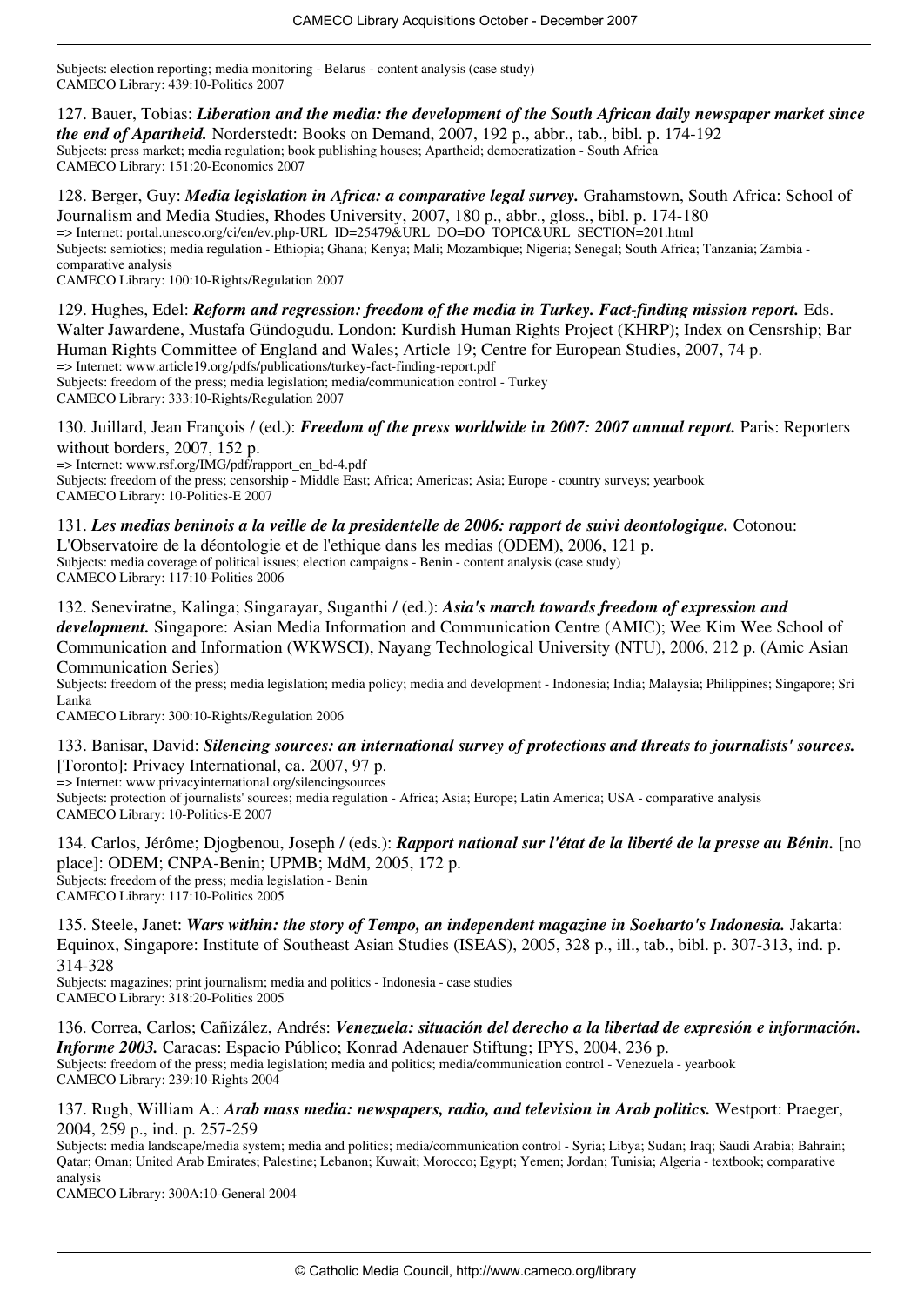138. Gross, Peter: *Entangled evolutions: media and democratization in Eastern Europe.* Washington, D.C.: Woodrow Wilson Center Press, Baltimore: The Johns Hopkins University Press, 2002, 226 p., ind. Subjects: media and politics; media and democratization; media and political transition; media policy; media legislation; civil society - Eastern Europe CAMECO Library: 400:10-Politics 2002

139. Thomaß, Barbara; Tzankoff, Michaela / (eds.): *Medien und Transformation in Osteuropa.* Wiesbaden: Westdeutscher Verlag, 2001, 254 p. Subjects: media and political transition; media and democratization; media policy; media landscape/media system - Bulgaria; Estonia; Former Yugoslavia; Poland; Czech Republic; Hungary; Russia CAMECO Library: 400:10-Politics 2001

140. Tomaselli, Keyan; Louw, P. Eric / (eds.): *The alternative press in South Africa.* Denver: International Academic Publishers, 2001, 236 p., bibl. p. 228-232, ind. p. 233-236 (Critical Studies in African Media and Culture) Subjects: alternative press; press history; media/communication control; communication policy; Apartheid - South Africa - case studies CAMECO Library: 151:20-Politics 2001

141. Frère, Marie-Soleil: *Presse et démocratie en Afrique francophone: les mots et les maux de la transition au Bénin et au Niger.* Paris: Karthala, 2000, 540 p., ill., abbr., bibl. p. 504-533 (Hommes et Sociétés) Subjects: media and politics; media and democratization; newspapers; political transition; press legislation/regulation; propaganda; censorship; press market; print journalism - Benin; Niger CAMECO Library: 100:20-Politics 2000

142. Mickiewicz, Ellen: *Changing channels: television and the struggle for power in Russia.* rev. and expanded ed. Durham: Duke University Press, 1999, xv + 372 p., ind. p. 355-372 Subjects: media and politics; media/communication control; media coverage of political issues - Russia CAMECO Library: 437:40-Politics 1999

#### **11.2 Background**

143. Craig, Geoffrey: *The media, politics and public life.* Crows Nest (Australia): Allen and Unwin, 2007, 228 p., bibl. p. 208-218, ind. p. 219-228

Subjects: media and politics; public opinion; public opinion research; collective/national identity; political communication - Australia CAMECO Library: 10-Politics-E 2007

144. Curran, James; Park, Myung-Jin / (eds.): *De-westernizing media studies.* London: Routledge, 2000, 342 p., ind. p. 335-342

Subjects: media and politics; media and democratization; media/communication control; media landscape/media system; television - China; South America; Arab countries; Russia; Mexico; South Korea; Taiwan; Malaysia; Zimbabwe; Egypt; Japan; USA; United Kingdom; Australia; Sweden; Italy; South Africa; India; Israel; France - country surveys

CAMECO Library: 10-Politics-E 2000

## **12 Media Content, Programme Formats**

### **12.1 Case Studies & Country Surveys**

145. Eick, Dennis: *Programmplanung: die Strategien deutscher TV-Sender.* Konstanz: UVK, 2007, 208 p., ill., tab. (Praxis Film; 32) Subjects: television programming; television programme marketing; media use - Germany - case studies CAMECO Library: 401:40-Genres 2007

146. Hurth, Elisabeth: *"Gute Nacht, John-Boy!" Familien vor und auf dem Bildschirm.* Mainz:

Matthias-Grünewald-Verlag, 2005, 183 p., bibl. p. 177-183 Subjects: family; television fiction; soap operas; media coverage of specific issues - Germany CAMECO Library: 40-Genres-G 2005

147. Feldrapp, Margarita: *Daily Talks als Lebenshilfe für die Gäste? Ein medienkritischer Diskurs unter*

*Berücksichtigung der Gastperspektive.* Erlangen: Verlag Christliche Publizistik, 2004, 85 p., bibl. p. 78-84 (Studien zur Christlichen Publizistik; 9)

Subjects: reality shows/daily talks; counselling; theology of communication CAMECO Library: 401:40-Genres 2004

#### 148. Hurth, Elisabeth: *Alle Toten auf ihre Plätze! Die mediale Inszenierung des Todes.* Mainz: Matthias-Grünewald-Verlag, 2004, 144 p., bibl. p. 141-144

Subjects: death; media coverage of specific issues; television serials; television fiction; reality shows/daily talks - Germany CAMECO Library: 40-Genres-G 2004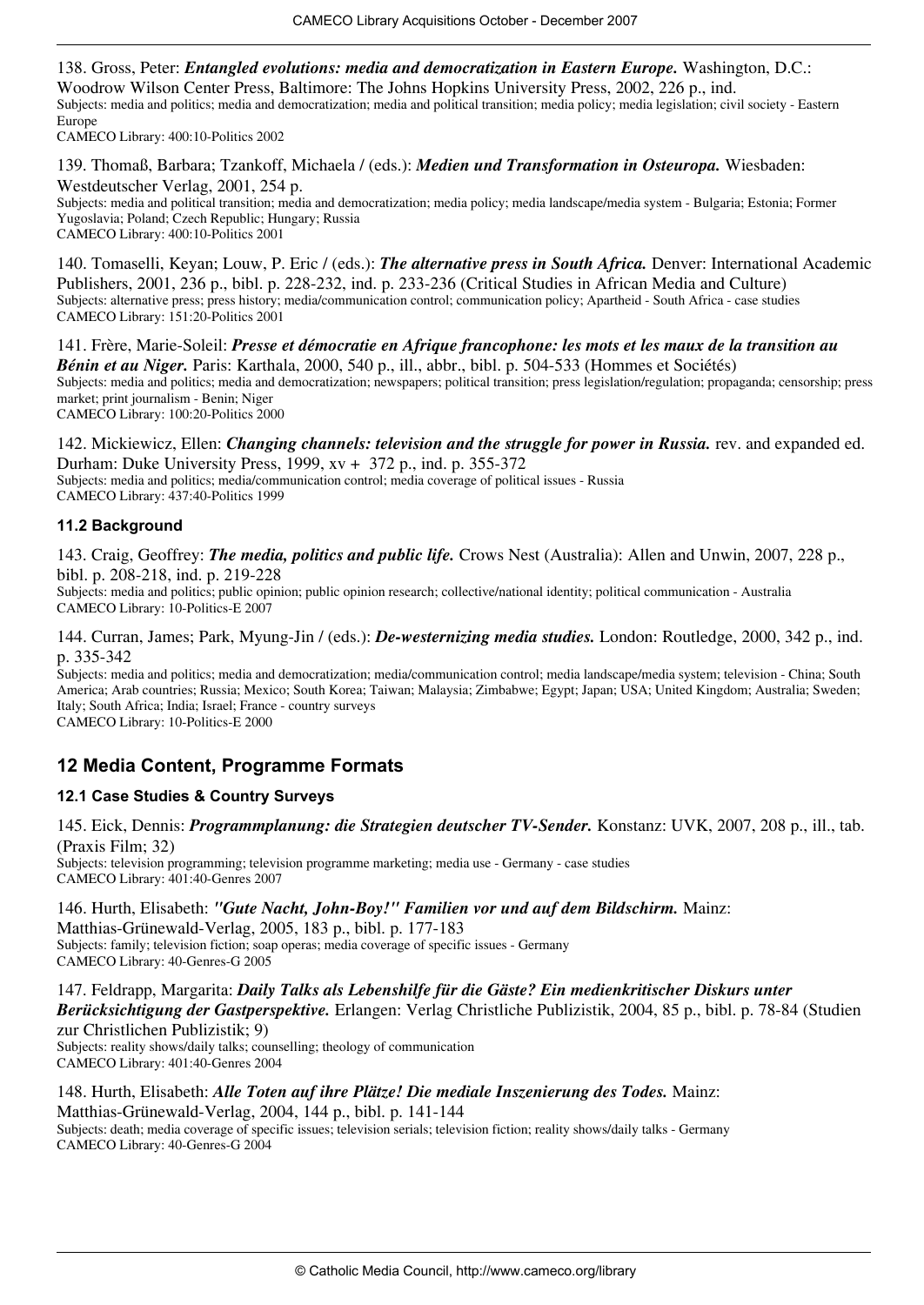## **13 Media Development Cooperation**

### **13.1 Training Materials & Textbooks**

#### 149. *Media assistance in the Swiss development cooperation: media - a key player for realizing social*

*accountability. Orientation guide.* Berne: Swiss Agency for Development and Cooperation (SDC), Governance Division; Swiss Federal Department of Foreign Affairs (DFA), 2007, 31 p., ill., website bibl. p. 29-31 => Internet: 162.23.39.120/dezaweb/ressources/resource\_en\_160505.pdf Subjects: media development cooperation - training materials; position paper/recommendations

CAMECO Library: 10-Cooperation-E 2007

### **13.2 Case Studies & Country Surveys**

#### 150. *Media in Sudan at a crossroads: assessment and outline of a strategy for media support.* Copenhagen:

International Media Support (IMS), 2007, 78 p., abbr., bibl. p. 61-63, dir. p. 64-76 => Internet:<www.arabpressnetwork.org/download.php> Subjects: media landscape/media system; media legislation; media development cooperation; media projects in conflict areas/conflict-sensitive communication projects - Sudan - country surveys CAMECO Library: 150:10-Cooperation 2007

#### 151. *Media development in Iraq: an overview of international support 2003-2005. Report from International Media Support.* Copenhagen: International Media Support (IMS), 2005, 15 p., abbr.

=> Internet:<www.i-m-s.dk/Media/PDF/Media>Development in Iraq.pdf Subjects: media development cooperation; media monitoring; media regulation; journalism training/education - Iraq - activity/annual report CAMECO Library: 319:10-Cooperation 2005

152. van Oeyen, Victor: *The news agency "Agencia Informativa Púlsar" project 2001-2003.* Stockholm: Swedish International Development Cooperation Agency (SIDA), 2005, 99 p., tab. (Sida Evaluation; 05/01) => Internet:<www.sida.se/shared/jsp/download.jsp>

Subjects: news agencies; radio news; AMARC; media project (development cooperation) - Latin America - evaluation report CAMECO Library: 200:30-Genres 2005

#### 153. Brix Jorgensen, Pernille: *The media situation in the Middle East: media support in the context of the Danish "Wider Middle East Initiative". International Media Support, general report.* Copenhagen: International Media Support (IMS), 2004, 62 p., bibl. p. 60-61

=> Internet:<www.i-m-s.dk/Media/PDF/Final>general report on the media situation in the middle.pdf Subjects: media landscape/media system; media development cooperation - Arab countries - position paper/recommendations CAMECO Library: 300A:10-Cooperation 2004

154. Turner, George; Zeidler, Gerhard / (eds.): *Dritte Welt und technische Kommunikation: Einsichten und Prognosen.* Stuttgart: Horst Poller, 1983, 151 p., abbr., ind. p. 146-148 (Sammlung SEL-Stiftung) Subjects: media and development; media development cooperation; development communication; media project (development cooperation) - Germany - seminar/conference report

CAMECO Library: 401:10-Cooperation 1983

### **13.3 Background**

155. Fraser, Colin; Restrepo Estrada, Sonia; Mazzei, Leonardo: *What do they think? Policy-makers and the role of communication for development: a perception study conducted in 2005-2006.* In: Glocal Times, nr. 9, Malmö: Malmö University, School of Arts and Communication, Master in Communication for Development (ComDev), 2007, 18 p.

=> Internet: <www.glocaltimes.k3.mah.se/viewarticle.aspx> Subjects: development communication; media development cooperation; donor agencies - expert interviews/surveys CAMECO Library: 10-Cooperation-E 2007

156. Graves, Peter: *U.S. public and private funding of independent media development abroad.* Ed. Angela Stephens. Washington: Center for International Media Assistance (CIMA), 2007, 28 p. => Internet: [www.ned.org/cima/CIMA-US\\_Public\\_and\\_Private\\_Funding\\_of\\_Media\\_Development.pdf](www.ned.org/cima/CIMA-US_Public_and_Private_Funding_of_Media_Development.pdf) Subjects: media development cooperation; donor agencies - USA CAMECO Library: 201:10-Cooperation 2007

157. Jacobson, Tom: *A case for the quantitative assessment of participatory communication programs.* In: Glocal Times, nr. 9, Malmö: Malmö University, School of Arts and Communication, Master in Communication for Development (ComDev), 2007, 15 p.

=> Internet: <www.glocaltimes.k3.mah.se/viewarticle.aspx>

Subjects: development communication project (development cooperation); participatory communication; evaluation methods CAMECO Library: 10-Cooperation-E 2007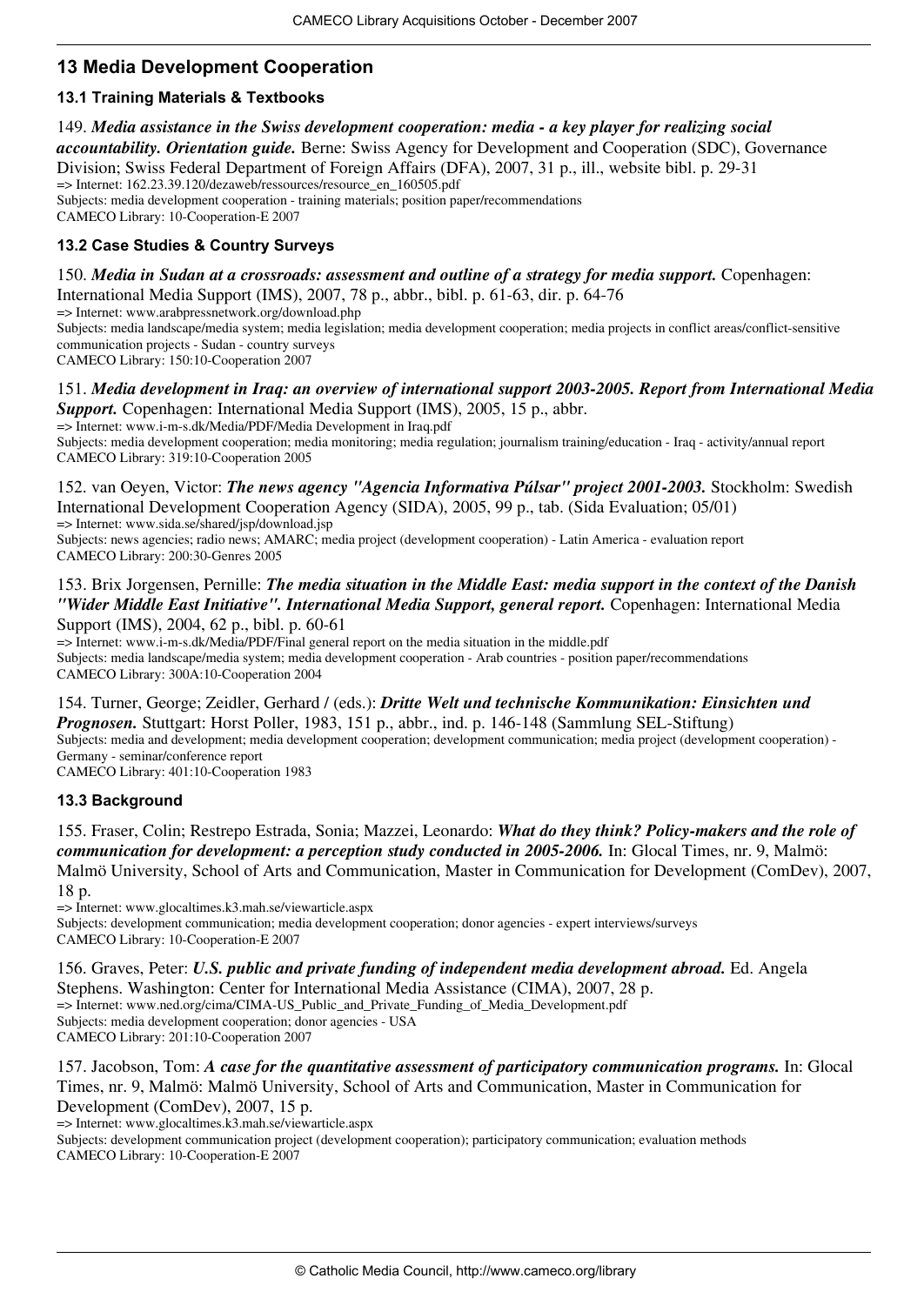## **14 Media General, Media and Society, Media and Culture**

### **14.1 Training Materials & Textbooks**

158. Curran, James; Gurevitch, Michael / (eds.): *Mass media and society.* 4th ed. London: Hodder Arnold, 2005, 400 p., ind. p. 394-400

Subjects: media and society; journalism; media landscape/media system; political communication; women and media; comparative communication research; media policy; public diplomacy; media events; audience research - textbook CAMECO Library: 10-General-E 2005

159. Rothenbuhler, Eric W.; Coman, Mihai / (eds.): *Media anthropology.* Thousand Oaks: Sage, 2005, 350 p., ind. p. 329-341

Subjects: media anthropology; media rituals; religious messages/functions of the media; media myths; visual anthropology; media use; media coverage of the Catholic Church - USA; Reunion; Israel; Canada - textbook CAMECO Library: 10-Culture-E 2005

160. Radtke, Susanne P.; Pisani, Patricia; Wolters, Walburga: *Handbuch Visuelle Mediengestaltung: visuelle Sprache, Grundlagen der Gestaltung, Konzeption digitaler Medien.* 2nd ed. Berlin: Cornelsen, 2004, 319 p., +CD-Rom, ill., bibl. p. 310-314, ind. p. 315-319

Subjects: design; typography; emblems/pictograms/signs; webdesign; corporate design - training materials; textbook CAMECO Library: 20-Design-G 2004

161. Rayner, Philip; Wall, Peter; Stephen, Kruger: *Media studies: the essential resource.* London: Routledge, 2004, 285 p., ill., bibl. p. 264-267, ind. p. 271-285 Subjects: media and society; audience research; audience segmentation; media regulation; news selection criteria; public service broadcasting; media globalisation - textbook

CAMECO Library: 10-General-E 2004

162. Borges, Susanne S. / (ed.): *Rádio: a arte de falar e ouvir. Laboratório.* Sao Paulo: Paulinas, Serviço à Pastoral da Comunicaçao (SEPAC), 2003, 70 p. (Pastoral da comunicaçao: Teoria e Prática. Série Manuais) Subjects: radio - Brazil - training materials CAMECO Library: 30-General-P 2003

163. Askew, Kelly; Wilk, Richard R. / (eds.): *The anthropology of media: a reader.* Malden, MA; Oxford: Blackwell, 2002, 416 p., ill., bibl. p. 394-405, ind. p. 406-416 (Blackwell reading in antthropology; 2) Subjects: media anthropology; visual anthropology; photography; media use of minorities; traditional communication; indigenous/folk media; television use; popular culture; soap operas; media policy - USA; Nigeria; Trinidad and Tobago; Australia; Tonga; Papua New Guinea; Belize; India; Nicaragua; Egypt - textbook

CAMECO Library: 10-Culture-E 2002

### **14.2 Case Studies & Country Surveys**

164. Mathur, Asha Rani / (ed.): *The Indian media: illusion, delusion and reality. Essays in honour of Prem Bhatia.*  New Delhi: Rupa, 2007, 320 p. Subjects: press history; media coverage of political issues; censorship; media regulation; media and society; news; community radio; cartoons; Bhatia, Prem - India

CAMECO Library: 317:10-General 2007

165. Whitehouse, Mark; Menaker, Drusilla / (eds.): *Media Sustainability Index 2006/2007: development of sustainable independent media in Europe and Eurasia.* Washington: IREX; United States Agency for International Developent [USAID], 2007, 241 p., ill., tab.

=> Internet: [www.irex.org/programs/MSI\\_EUR/index.asp](www.irex.org/programs/MSI_EUR/index.asp)

Subjects: freedom of the press; media legislation; journalistic quality; journalism training/education; media management; associations of journalists -Albania; Bosnia-Herzegovina; Bulgaria; Croatia; Kosovo; Macedonia; Montenegro; Romania; Serbia; Armenia; Azerbaijan; Georgia; Belarus; Russia; Moldova; Ukraine; Kazakhstan; Kyrgyzstan; Tajikistan; Uzbekistan CAMECO Library: 10-Country Surveys-E 2007

166. Ziyasheva, Dana / (ed.): *The Mongolian media landscape: sector analysis.* Beijing: UNESCO, 2007, 114 p., ill., abbr.

=> Internet: <www.unescobeijing.org/download/THE>MONGOLIAN MEDIA LANDSCAPE SECTOR ANALYSIS.pdf Subjects: media landscape/media system; television; radio; print media; information and communication technologies (ICTs) - Mongolia - country surveys

CAMECO Library: 350:10-General 2007

#### 167. *Westminster Papers in Communication and Culture (WPCC). Vol. 3, Nr. 1: Media in China.* London: University of Westminster, 2006, 110 p.

=> Internet:<www.wmin.ac.uk/mad/page-1303>

Subjects: film industry; local television; government communication strategies; narrative structure; media coverage of women/gender issues - China CAMECO Library: 313:10-General 2006

168. Balcytiene, Aukse: *Mass media in Lithuania: development, changes and journalism culture.* Berlin: Vistas, 2006, 190 p., 20 tab., bibl. p. 177-185 (European Journalism Review Series; 8)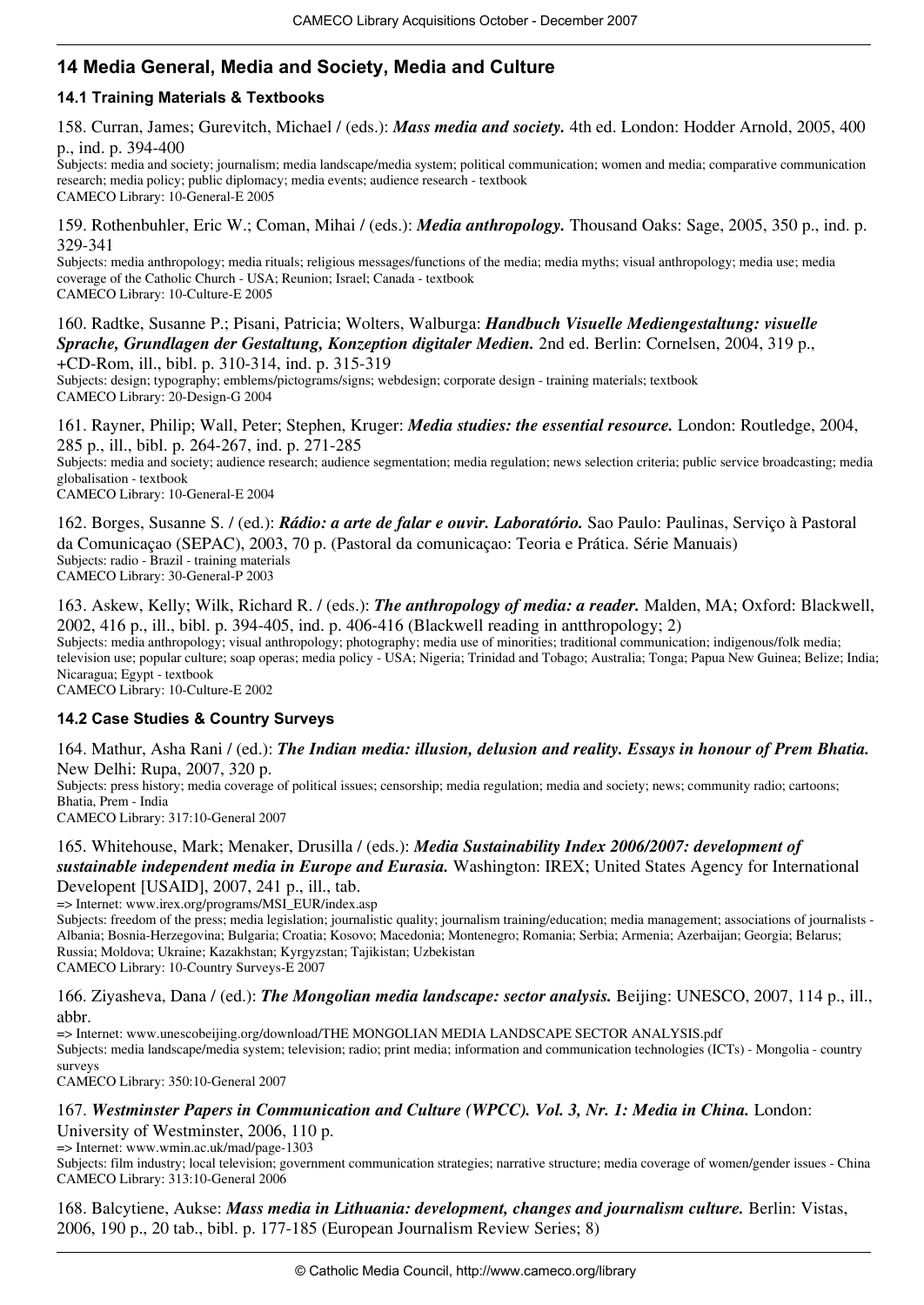Subjects: media landscape/media system; press; radio; television; Internet; journalism; media regulation - Lithuania CAMECO Library: 436:10-General 2006

#### 169. Castro, Cosette: *Cartografia audiovisual brasileira de 2005: um estudo quali-quantitativo de TV e cinema.* São Paulo: Fundação Padre Urbano Thiesen, 2006, 556 p., bibl. p. 539-556

=> Internet:<www.tvdigital.inf.br/pdfs/relatorios/CARTOGRAFIA.pdf> Subjects: television channels; cable television; television network; national programmes; national film production; local television; street television (video screenings in public places) - Brazil - country surveys

CAMECO Library: 212:40-General 2006

170. Kohli-Khandekar, Vanita: *The Indian media business.* 2nd ed. New Delhi: Response Books, 2006, 264 p., tab., bibl. p. 248-252, ind. p. 253-264

Subjects: media landscape/media system; print media; television; film industry; music industry; radio; telecommunication industry; Internet; media market; media regulation - India - country surveys

CAMECO Library: 317:10-General 2006

171. Partnership for Media and Conflict Prevention in West Africa: *Supporting the media in Togo: a review of the media landscape for the post-electoral transition period.* [no place]: International Federation of Journalists (IFJ), International Media Support (IMS), Media Foundation for West Africa (MFWA), Media Rights Agenda (MRA), 2006, 26 p.

=> Internet: mediarightsagenda.org/Togo Assessment Mission Report (15 March 2006).pdf Subjects: media landscape/media system; media development cooperation - Togo - country surveys; position paper/recommendations CAMECO Library: 156:10-General 2006

172. Datta, K. B. / (ed.): *Mass media in India.* New Delhi: Akansha, 2005, 266 p., bibl. p. 255-262, ind. p. 263-266 Subjects: traditional communication; press; television; television policy; media regulation - India CAMECO Library: 317:10-General 2005

173. Busch, Brigitta: *Sprachen im Disput: Medien und Öffentlichkeit in multilingualen Gesellschaften.* Klagenfurt: Drava, 2004, 304 p., bibl. p. 291-304 (Drava Diskurs)

=> Internet: [www.cis.or.at/download/sprachen\\_disput.pdf](www.cis.or.at/download/sprachen_disput.pdf)

Subjects: language policy; media and minorities; minority languages; ethnic/minority media - Western Europe; South East Europe; South Africa; Madagascar

CAMECO Library: 10-Minorities-G 2004

174. *Media landscape of South East Europe 2002.* Sofia: ACCESS-Sofia Foundation, 2003, 230 p., bibl. p. 215-220 => Internet:<www.access-sofia.org/en/docs/Media> Landscape.pdf

Subjects: newspapers; magazines; Internet; television channels; radio stations; media economics; public trust in the media; media regulation; media regulation practices; defamation legislation - Albania; Bosnia-Herzegovina; Bulgaria; Croatia; Hungary; Macedonia; Moldova; Montenegro; Romania; Serbia; Slovenia - country surveys

CAMECO Library: 400:10-Country Surveys 2003

175. Balima, Serge Théophile; Frère, Marie-Soleil: *Médias et communications sociales au Burkina Faso: approche socio-économique de la circulation de l'information.* Paris: L'Harmattan, 2003, 341 p., abbr., bibl. p. 337-341 (Éducations et sociétés)

Subjects: media landscape/media system; press; radio; television; print media use; radio use; television use; cinema; theatre; traditional communication - Burkina Faso CAMECO Library: 125:10-General 2003

176. Grätz, Tilo: *Radiokulturen und Wandel öffentlicher Räume in Benin: ein ethnographischer Bericht.* Mainz: Institut für Ethnologie und Afrikastudien, Johannes Gutenberg Universität, 2003, 35 p., bibl. p. 32-35 (Arbeitspapiere; 15)

=> Internet:<www.ifeas.uni-mainz.de/workingpapers/graetz.pdf>

Subjects: local radio; radio genres/programmes; radio use; public sphere - Benin CAMECO Library: 117:30-General 2003

177. McGonagle, Tarlach; Noll, Bethany Davis; Price, Monroe / (eds.): *Minority-language related broadcasting and legislation in the OSCE.* [Oxford]: Programme in Comparative Media Law and Policy (PCMLP), Centre for Socio-Legal Studies, Oxford University, [Amsterdam]: Institute for Information Law (IViR), Universiteit van Amsterdam, 2003, 55 p.

=> Internet: [www.osce.org/hcnm/item\\_11\\_13547.html](www.osce.org/hcnm/item_11_13547.html)

Subjects: minority radio programmes; minority television programmes; minority languages; media regulation - Europe; Asia; North America CAMECO Library: 10-Minorities-E 2003

#### 178. West, Amy R.; Wambugu, Lydia W.: *Left on their own devices: the impact of informal information and communication networks on security in the Tanzanian refugee camps.* London: Article 19, 2003, 48 p., ill. (Africa Thematic Reports)

=> Internet:<www.article19.org/pdfs/publications/refugees-left-to-their-own-devices.pdf>

Subjects: refugees; communication networks; freedom of information (public access to information) - Tanzania - case studies CAMECO Library: 154:10-Minorities 2003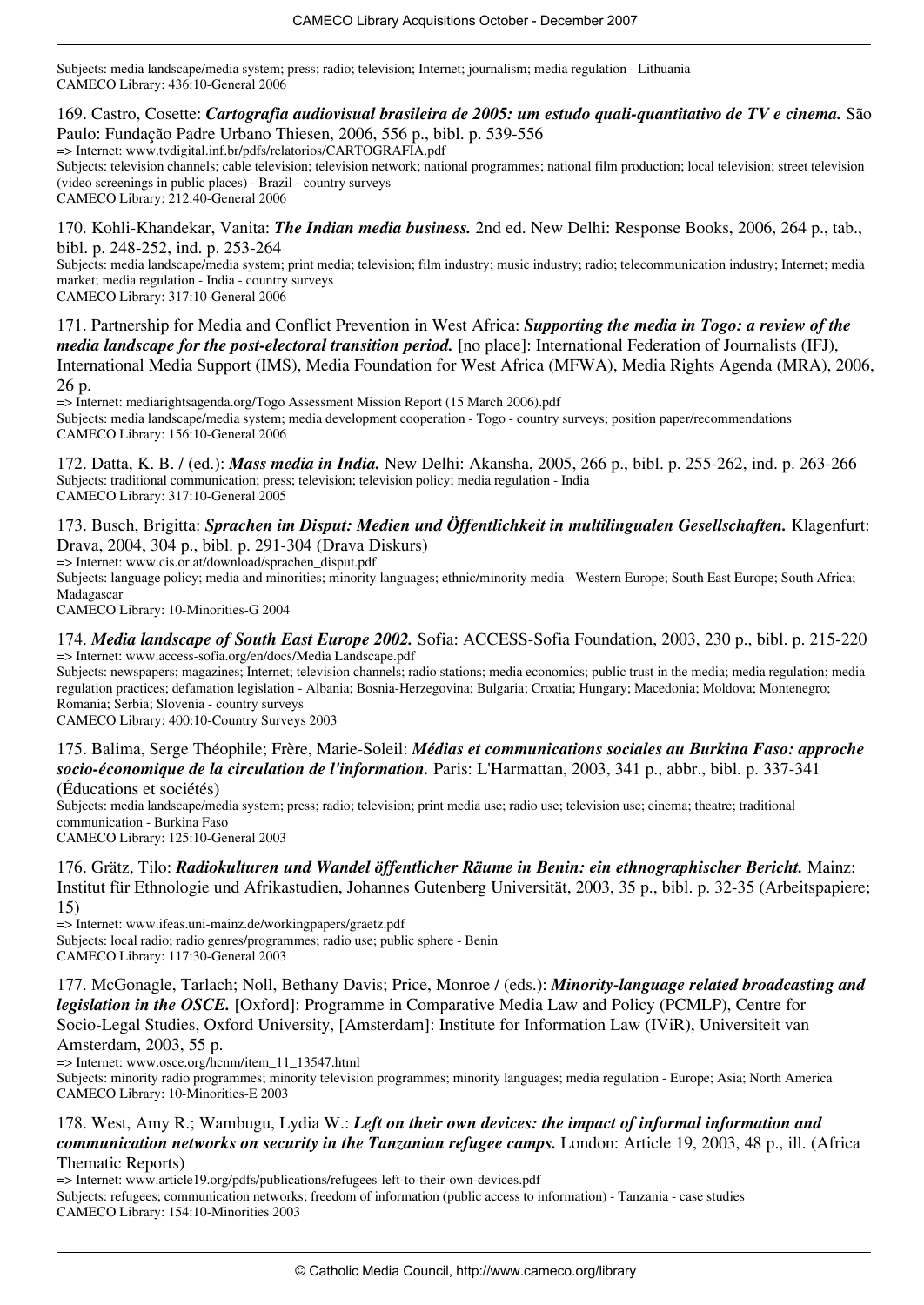179. Goonasekera, Anura; Ito, Youichi: *Mass media and cultural identity: ethnic reporting in Asia.* London: Pluto Press, 1999, 305 p. , tab., bibl. p. 289-298, ind. p. 299-305 Subjects: media coverage of minorities; ethnic/minority media - India; Indonesia; Malaysia; Philippines; Singapore; Sri Lanka

CAMECO Library: 300:10-Minorities 1999

180. Cole, Richard E. / (ed.): *Communication in Latin America: journalism, mass media, and society.* Wilmington, Delaware: Scholary Resources, 1996, 261 p., bibl. p. 253-258 (Jaguar Books on Latin America; 14) Subjects: freedom of the press; female journalists; media associations/organizations; journalism training/education; media project (development

cooperation); transnational/international broadcasting; censorship; media and democratization; television; propaganda - Latin America; Cuba; Chile; Argentina; USA; Brazil; Andean Countries CAMECO Library: 200:10-General 1996

181. Kamalipour, Yahya R.; Mowlana, Hamid / (eds.): *Mass media in the Middle East: a comprehensive handbook.*  Westport: Greenwood Press, 1994, 333 p., abbr. p. 309-314, ind. p. 319-330 Subjects: media landscape/media system; print media; radio; television - Afghanistan; Algeria; Bahrain; Cyprus; Egypt; Iran; Iraq; Israel; Jordan;

Kuwait; Lebanon; Libya; Oman; Pakistan; Palestine; Qatar; Saudi Arabia; Syria; Tunisia; Turkey; United Arab Emirates - country surveys CAMECO Library: 300A:10-Country Surveys 1994

182. Hachten, William A.: *The growth of media in the Third World: African failures, Asian successes.* Ames: Iowa State University Press, 1993, 129 p., ind. p. 127-129 Subjects: media and politics; media and development - Africa; India; Singapore; Hong Kong - comparative analysis CAMECO Library: 10-Development-E 1993

#### 183. Maletzke, Gerhard / (Leitung): *Kommunikation im Dienste der Verbreitung neuer Ideen und Praktiken untersucht am Beispiel Afghanistan: Bericht über einen Arbeitsaufenthalt in Afghanistan.* Vorgelegt von Burghard Claus, Karl Kirchhoff, Gerhard Lindauer, Walter Mohr, Wolfgang Tradetzki. Berlin: Deutsches Institut für

Entwicklungspolitik, 1966, 77 p., bibl. p. 74-76

Subjects: media and development; media and education; media landscape/media system; radio; print media; diffusion of innovations; media development cooperation - Afghanistan - feasibility study

CAMECO Library: 341:10-Development 1966

### **14.3 Background**

184. Graves, Peter: *Independent media's vital role in development.* Washington: Center for International Media Assistance (CIMA), 2007, 24 p.

=> Internet: [www.ned.org/cima/CIMA-Media's\\_Vital](www.ned.org/cima/CIMA-Media) Role\_in\_Development-Report.pdf Subjects: media and development; media and politics; media and economic development CAMECO Library: 10-Development-E 2007

185. Sauty de Chalon, Marie-Laure: *Médias, votre public n'est plus dans la salle.* [no place]: Nouveaux Débats Publics, 2007, 259 p.

Subjects: media and society; journalism; Internet; advertising - France CAMECO Library: 10-General-F 2007

## **15 Media Management, Media Economics**

### **15.1 Training Materials & Textbooks**

186. Martinot, Pierre: *Des radios pour informer: la formation in situ, le journalisme radio, le management d'une radio.* Paris: Institute Panos, 2007, 171 p., ill., tab.

=> Internet:<www.panosparis.org/fichierProdFR/fichierProd1576.pdf> Subjects: radio management; radio journalism; strategy development/strategic planning; journalism training methods - Africa - training materials CAMECO Library: 30-Management-F 2007

### **15.2 Case Studies & Country Surveys**

187. Cocq, Emmanuel / (coord.): *Production costs of audiovisual works in developing countries.* Paris: UNESCO, 2007, 110 p., tab.

=> Internet: gem.sciences-po.fr/content/publications/pdf/audiovisual/cocq\_production-cost-manual\_032007en.pdf Subjects: film budget/production costs; film industry; state support for independent/non-state media - Mexico; Colombia; India; Cambodia; Burkina Faso; Senegal; Egypt; Nigeria; Jordan; developing countries - listing/catalogue CAMECO Library: 50-Economics-E 2007

188. Hadland, Adrian; Cowling, Lesley; Tabi Tabe, Bate Felix: *Advertising in the news: paid-for content and the South African print media.* Capetown: Human Sciences Research Council (HSRC) Press, 2007, 70 p., bibl. p. 67-70 => Internet:<www.hsrcpress.ac.za/product.php>

Subjects: advertising ethics; print media economics; journalism ethics; magazines - South Africa - content analysis (case study) CAMECO Library: 151:20-Economics 2007

189. *Del medio de comunicación a la comunidad de producción.* Lima: Konrad-Adenauer-Stiftung, Programa Medios de Comunicación y Democracia en America Latina; Instituto Prensa y Sociedad (IPYS), 2005, 122 p., tab.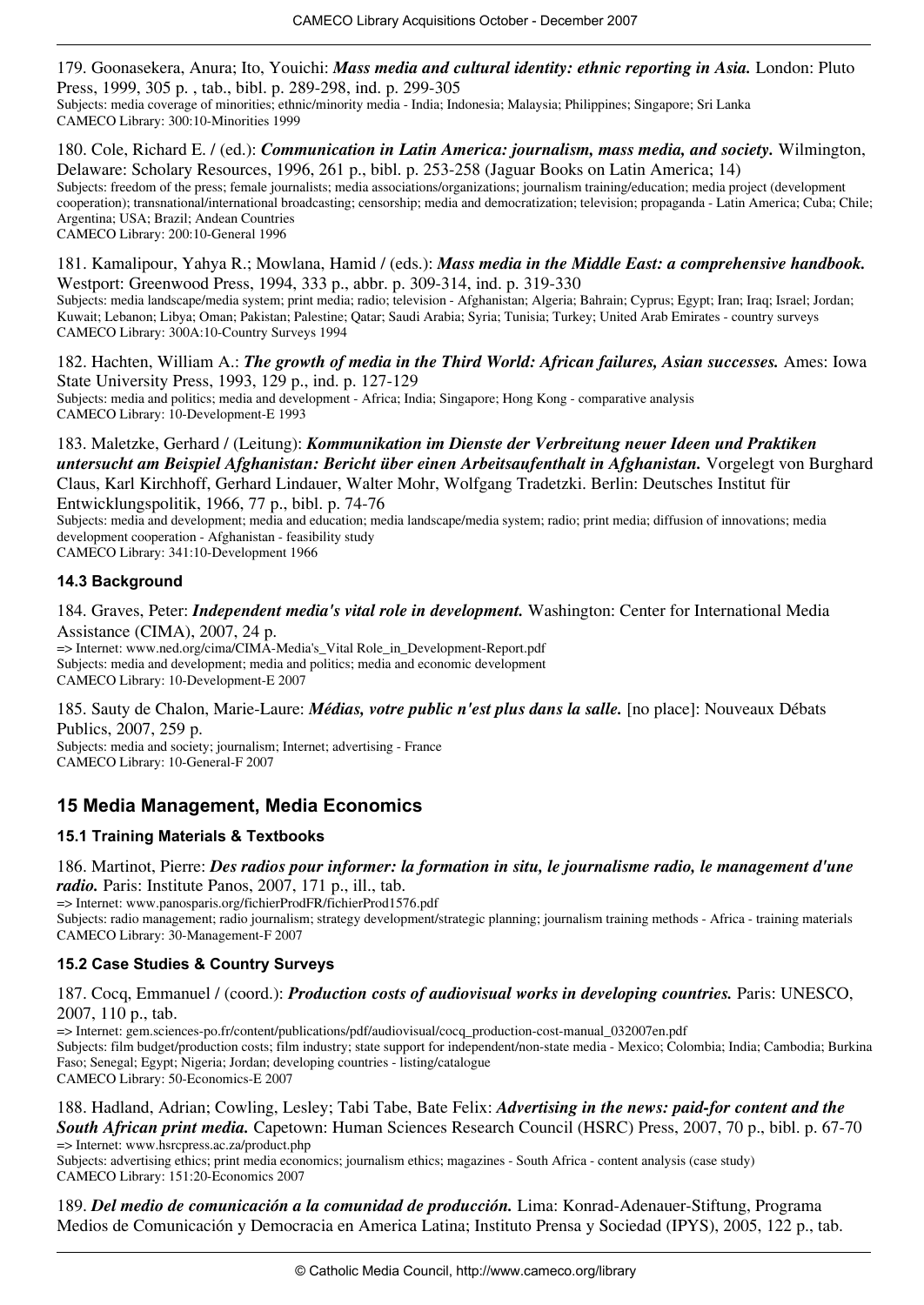#### (KAS Medios)

=> Internet: [www.kas.de/db\\_files/dokumente/7\\_dokument\\_dok\\_pdf\\_6846\\_1.pdf](www.kas.de/db_files/dokumente/7_dokument_dok_pdf_6846_1.pdf)

Subjects: television production centres/firms; television market - Argentina; Bolivia; Chile; Colombia; Ecuador; Guatemala; Mexico; Paraguay; Uruguay; Venezuela - country surveys

CAMECO Library: 200:40-Economics 2005

# **16 Media Use, Audience Research**

### **16.1 Training Materials & Textbooks**

190. Mytton, Graham: *Handbook on radio and television audience research.* rev. ed. London; Paris; New York: BBC World Service Training Trust; UNESCO; UNICEF, 2007, 246 p., tab., bibl. p. 238-242 => Internet: [www.cba.org.uk/audience\\_research/documents/ar\\_handbook\\_2007\\_complete.pdf](www.cba.org.uk/audience_research/documents/ar_handbook_2007_complete.pdf) Subjects: audience research; radio audience; television audience; audience surveys; questionnaires; qualitative research methods; data analysis/interpretation; utilization/implementation of research results - training materials CAMECO Library: 30-Use-E 2007

191. Schweiger, Wolfgang: *Theorien der Mediennutzung: eine Einführung.* Wiesbaden: VS Verlag für Sozialwissenschaften, 2007, 397 p., ind., bibl. p. 352-386 Subjects: media use; media psychology; entertainment; media reception; audience research - textbook CAMECO Library: 10-Use-G 2007

### **16.2 Case Studies & Country Surveys**

192. Huber, Nathalie; Meyen, Michael / (Hrsg.): *Medien im Alltag: qualitative Studien zu Nutzungsmotiven und zur Bedeutung von Medienangeboten.* Münster: Lit, 2006, 290 p., bibl. p. 273-290 (Mediennutzung; 7) Subjects: media use; media use of minorities; print media use; tabloid journalism /muckraking; music; migrants; youth magazines; media education: Internet; animated films; theatre - Germany CAMECO Library: 401:10-Use 2006

193. Zöllner, Oliver / (ed.): *Targeting international audiences: current and future approaches to international broadcasting research.* Bonn: Conference of International Boradcasters' Audience Research Services (CIBAR), 2005, 202 p., ill. (CIBAR Proceedings; 3)

Subjects: audience research; transnational/international broadcasting; educational broadcasting; survey methods; ethnic groups/ethnic minorities; short waves (SW); mobile telephone; websites - Russia; Afghanistan; Iraq; Mozambique; Kenya; China; Chile - case studies; seminar/conference report

CAMECO Library: 10-Use-E 2005

194. Cunningham, Stuart; Sinclair, John / (eds.): *Floating lives: the media and Asian diaspora.* Lanham: Rowman and Littlefield, 2001, 244 p., bibl. p. 217-236, ind. p. 237-244 (Critical Media Studies: Institutions, Politics, and Culture)

Subjects: media use of minorities; ethnic/minority media; video - Australia; China; Vietnam; Fiji; Thailand - case studies CAMECO Library: 501:10-Minorities 2001

## **17 Other Publications: Church and Religion**

### **17.1 Background**

195. Bowden, John / (ed.): *Encyclopedia of Christianity.* Oxford: Oxford University Press, 2005, xli + 1364 p., ill., gloss. p. 1330-1335, ind. p. 1336-1362 Subjects: Christianity; Christian Churches/Denominations; theology; Church history - subject dictionary/encyclopedia CAMECO Library: 00-Christian-E 2005

196. Christophersen, Alf; Jordan, Stephan / (eds.): *Lexikon Theologie: hundert Grundbegriffe.* Stuttgart: Phillip Reclam jun., 2004, 360 p., bibl. p. 345-348, ind. p. 349-360 Subjects: theology - subject dictionary/encyclopedia CAMECO Library: 00-Christian-G 2004

# **18 Other Publications: Development Policy, Politics, Society**

### **18.1 Background**

197. Dutz, Freddy: *Länderheft Guyana: viele Wasser - viele Völker.* Hamburg: Evangelisches Missionswerk in Deutschland (EMW), 2007, 152 p., ill. (Weltmission Heute; 65) Subjects: history; society; politics; economics; culture; Catholic press; Christian Churches/Denominations - Guyana CAMECO Library: 222:00-General 2007

198. Merkel, Christine M. / (ed.): *Übereinkommen über den Schutz und die Förderung der Vielfalt kultureller Ausdrucksformen: Magna Charta der Internationalen Kulturpolitik.* Bonn: Deutsche UNESCO-Kommission (DUK), ca. 2006, 111 p.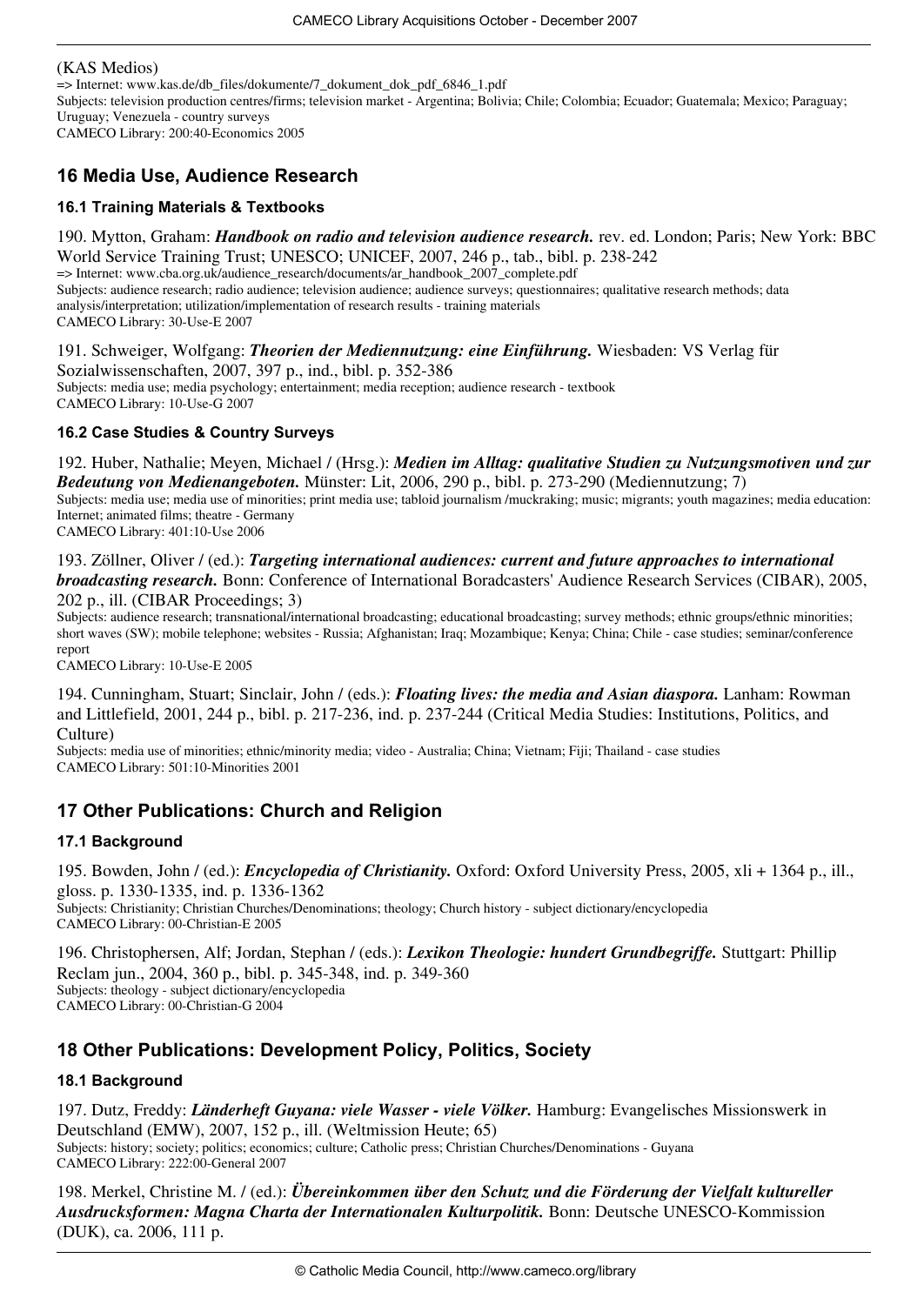Subjects: cultural diversity; cultural projects (development cooperation) - international scope - position paper/recommendations CAMECO Library: 00-Culture-G 2006

199. *Basic facts about the United Nations.* New York: United Nations Department of Public Information, News and Media Division, 2004, 357 p., abbr., dir. p. 324-338 bibl. p. 339-343, ind. p. 345-359 => Internet:<www.un.org/aboutun/basicfacts/index.html> Subjects: United Nations (UN); peace keeping/building; social development; human rights - textbook CAMECO Library: 00-International-E 2004

## **19 Other Publications: (Project) Management, Evaluation**

#### **19.1 Training Materials & Textbooks**

200. James, Rick; Hailey, John: *Capacity building for NGOs: making it work.* Oxford: International NGO Training and Research Centre (INTRAC), 2007, 103 p., bibl. p. 99-103 (Praxis; 2) Subjects: capacity development; non-governmental organizations (NGO) - training materials CAMECO Library: 00-Management-E 2007

201. Leao, Anja; Hoffmann, Mathias / (eds.): *Fit for change: 44 praxisbewährte Tools und Methoden im Change für Trainer, Moderatoren, Coaches und Change-Manager.* Bonn: Manager Seminare, 2007, 382 p., ill., bibl. p. 378-382 (Praxishandbuch Beratung) Subjects: change management; organizational development; seminar - training materials

CAMECO Library: 00-Management-G 2007

202. *Tools together now! 100 participatory tools to mobilise communities for HIV/AIDS: supporting community action on AIDS in developing countries.* Brighton: International HIV/AIDS Alliance, 2006, 248 p., many ill. => Internet: synkronweb.aidsalliance.org/graphics/secretariat/publications/Tools\_Together\_Now.pdf Subjects: community development; participatory learning and action (PLA); workshop tools - training materials CAMECO Library: 00-Community-E 2006

203. Rauen, Christopher / (ed.): *Coaching-Tools.* 4th ed. Bonn: Manager Seminare, 2006, 366 p., ill. (Praxishandbuch Coaching) Subjects: coaching; methods - training materials

CAMECO Library: 00-Management-G 2006

204. Ehrenreich, John H.: *The humanitarian companion: a guide for international aid, development and human rights workers.* Rugby, UK: ITDG, 2005, 170 p., bibl. p. 160-165, ind. p. 167-170 Subjects: humanitarian aid; development personnel; personal safety; mental health - training materials CAMECO Library: 00-Cooperation-E 2005

205. Earl, Sarah; Carden, Fred; Smutylo, Terry: *Outcome mapping: building learning and reflection into development programms.* Ottawa: International Development Research Centre (IDRC), 2001, 139 p. => Internet: [www.idrc.ca/en/ev-9330-201-1-DO\\_TOPIC.html](www.idrc.ca/en/ev-9330-201-1-DO_TOPIC.html) Subjects: Outcome Mapping; project planning; monitoring; evaluation - training materials CAMECO Library: 00-Management-E 2001

206. James, Rick: *Practical guidelines for the monitoring and evaluation of capacity building: experiences from Africa.* Oxford: International NGO Training and Research Centre (INTRAC), 2001, 42 p., bibl. p. 39-42 (Occasional Paper; 36)

=> Internet:<www.intrac.org/docs/Ops36.pdf> Subjects: capacity development; monitoring; evaluation - Africa - training materials CAMECO Library: 00-Management-E 2001

#### **19.2 Background**

207. Mebrathu, Esther; Pratt, Brian; Lönnqvist, Linda: *Rethinking monitoring and evaluation: challenges and prospects in the changing global aid environment.* Oxford: International NGO Training and Research Centre (INTRAC), 2007, 164 p., ill., bibl. p. 157-160, ind. 161-164 Subjects: monitoring; evaluation; development aid - Africa; Asia; Latin America; Europe - seminar/conference report CAMECO Library: 00-Management-E 2007

208. Caspari, Alexandra: *Evaluation der Nachhaltigkeit von Entwicklungszusammenarbeit: zur Notwendigkeit angemessener Konzepte und Methoden.* Wiesbaden: VS Verlag für Sozialwissenschaften, 2004, 290 p., tab., bibl. p.

245-257 (Sozialwissenschaftliche Evaluationsforschung; 3) Subjects: project sustainability; evaluation; evaluation methods - Germany - evaluation report CAMECO Library: 00-Cooperation-G 2004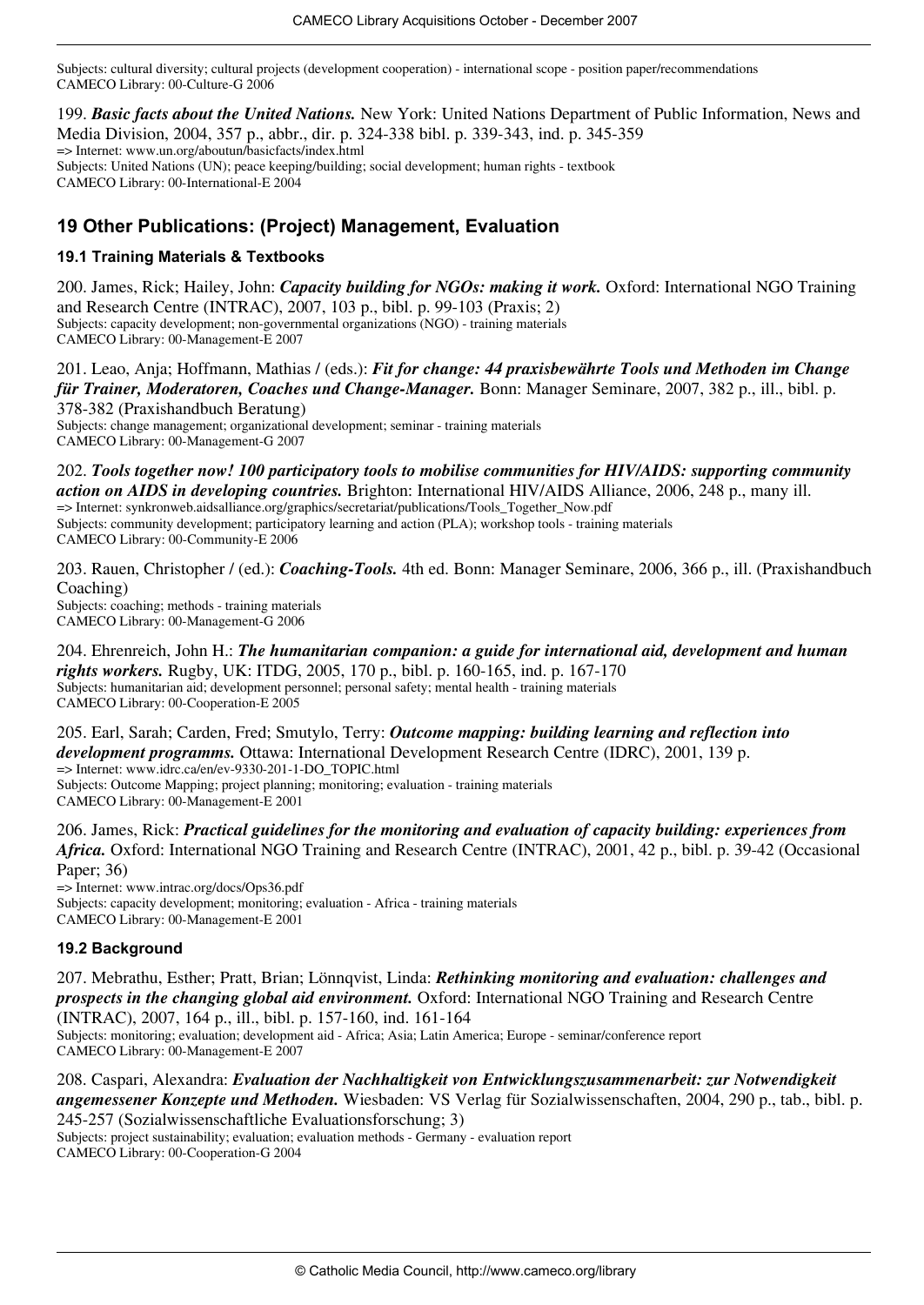Afghanistan - 63, 69, 181, 183, 193 144, 163, 164, 170, 172, 179, 182, 187 Africa - 34, 37, 61, 90, 91, 95, 123, 130, 133, 182, 186, Indonesia - 50, 54, 99, 116, 120, 132, 135, 179 Africa South of Sahara - 86 Iran - 68, 87, 181 Albania - 11, 165, 174 Iraq - 68, 90, 137, 151, 181, 193 Algeria - 137, 181 Israel - 90, 144, 159, 181 Americas - 130 Italy - 144 Andean Countries - 52, 180 Ivory Coast - 78 Arab countries - 86, 123, 144, 153 Jamaica - 100 Argentina - 1, 2, 7, 52, 64, 118, 180, 189 Japan - 119, 144 Armenia - 165 Jordan - 137, 181, 187 Asia - 37, 86, 117, 130, 133, 177, 207 Kazakhstan - 165 Australia - 143, 144, 163, 194 Kenya - 11, 76, 80, 128, 193 Azerbaijan - 165 Kosovo - 165 Bahrain - 137, 181 Kuwait - 137, 181 Bangladesh - 54, 96, 99, 100, 120 Kyrgyzstan - 165 Belarus - 126, 165 Laos - 99 Belgium - 11 Latin America - 9, 10, 20, 37, 78, 86, 90, 123, 133, 152, Belize - 163 180, 207 Benin - 100, 131, 134, 141, 176 Lebanon - 137, 181 Bolivia - 98, 118, 189 Liberia - 63 Bosnia-Herzegovina - 63, 165, 174 Libya - 137, 181 Botswana - 76 Lithuania - 101, 168 Brazil - 11, 24, 52, 56, 68, 87, 100, 125, 162, 169, 180 Macedonia - 165, 174 Bulgaria - 100, 139, 165, 174 Madagascar - 75, 82, 173 Burkina Faso - 175, 187 Malawi - 76 Cambodia - 67, 120, 187 Malaysia - 54, 119, 132, 144, 179 Cameroon - 100 Mali - 128 Canada - 159 Mexico - 52, 57, 64, 118, 144, 187, 189 Central America - 11, 91 Middle East - 69, 130 Chile - 64, 100, 118, 180, 189, 193 Moldova - 165, 174 China - 12, 50, 68, 78, 90, 91, 99, 123, 144, 167, 193, 194 Mongolia - 166 Colombia - 8, 64, 65, 118, 187, 189 Montenegro - 101, 165, 174 Congo-Brazzaville - 21 Morocco - 100, 137 Croatia - 67, 165, 174 Mozambique - 76, 115, 128, 193 Cuba - 180 Namibia - 67, 76, 100 Cyprus - 181 Nepal - 53, 54, 63 Czech Republic - 139 Nicaragua - 5, 163 developing countries - 83, 187 Niger - 141 Eastern Europe - 86, 90, 138 Nigeria - 87, 128, 163, 187 Ecuador - 100, 118, 189 North America - 37, 86, 177 Egypt - 81, 137, 144, 163, 181, 187 Oman - 137, 181 El Salvador - 52, 64 Pakistan - 68, 119, 120, 181 Estonia - 139 Palestine - 137, 181 Ethiopia - 76, 128 Papua New Guinea - 163 Europe - 12, 28, 37, 91, 101, 123, 130, 133, 177, 207 Paraguay - 118, 189 Fiji - 194 Peru - 118 Finland - 101 Philippines - 11, 54, 59, 99, 117, 119, 120, 132, 179 Former Yugoslavia - 139 Poland - 139 France - 21, 95, 144, 185 Qatar - 137, 181 French-Speaking Afrika - 95 Reunion - 159 Gambia - 80 Romania - 114, 165, 174 Georgia - 165 Russia - 139, 142, 144, 165, 193 Germany - 6, 16, 17, 19, 22, 35, 36, 87, 88, 93, 94, 106, Rwanda - 67 145, 146, 148, 154, 192, 208 Saudi Arabia - 137, 181 Ghana - 39, 55, 100, 128 Senegal - 95, 128, 187 Great Britain - 111, 144 Serbia - 101, 165, 174 Guatemala - 64, 100, 118, 189 Singapore - 119, 132, 179, 182 Guyana - 197 Slovenia - 174 Haiti - 67 Somalia - 63 Hong Kong - 11, 182 140, 144, 173, 188 Hungary - 139, 174 South America - 144

161157 India - 13, 50, 54, 78, 90, 94, 99, 116, 119, 120, 123, 132, 206, 207 international scope - 12, 23, 29, 60, 62, 94, 102, 121, 198 Honduras - 55, 64 South Africa - 3, 55, 58, 68, 76, 81, 95, 97, 110, 127, 128, South East Europe - 63, 173